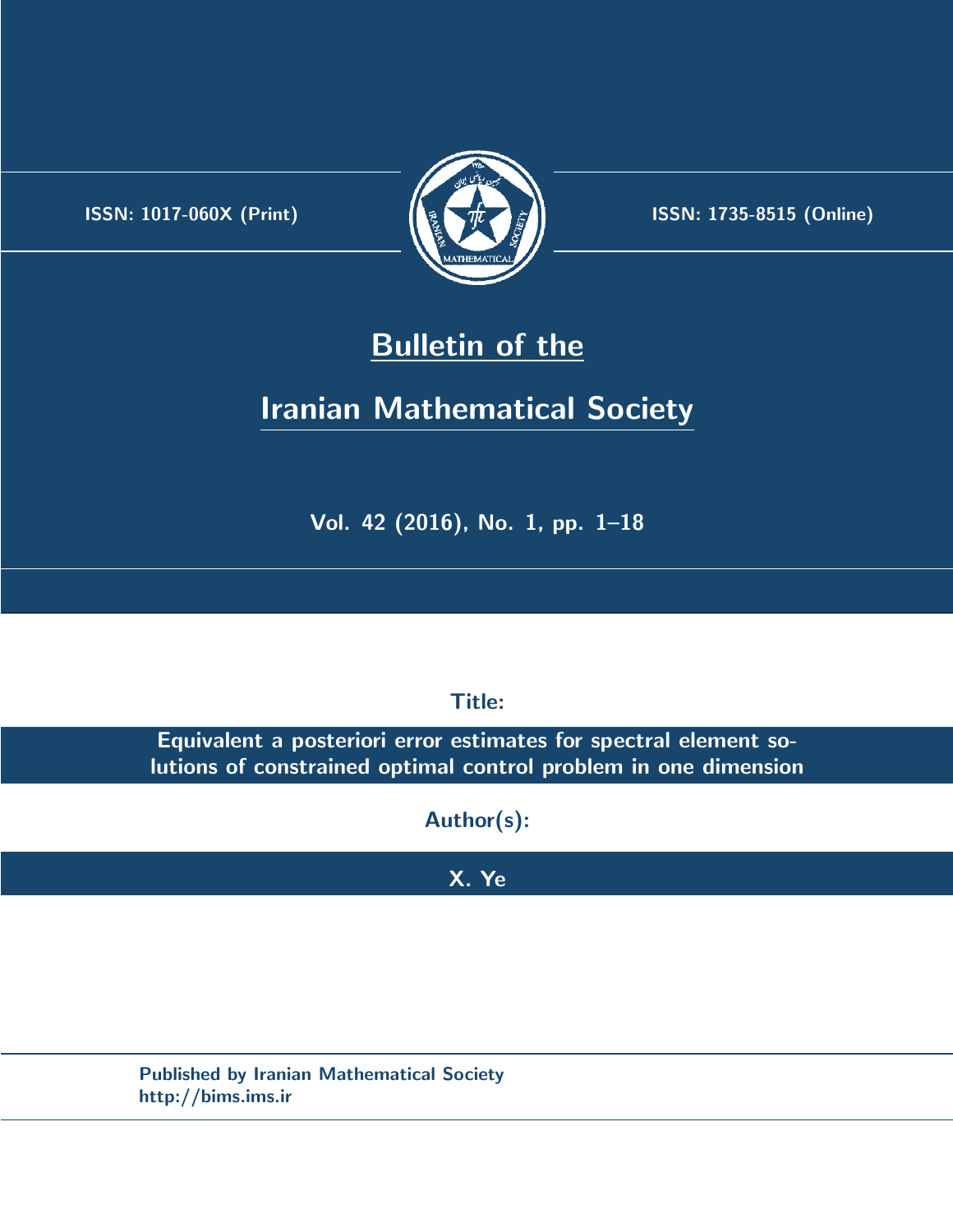Bull. Iranian Math. Soc. Vol. 42 (2016), No. 1, pp. 1–18 Online ISSN: 1735-8515

# **EQUIVALENT A POSTERIORI ERROR ESTIMATES FOR SPECTRAL ELEMENT SOLUTIONS OF CONSTRAINED OPTIMAL CONTROL PROBLEM IN ONE DIMENSION**

#### X. YE

(Communicated by Mohammad Asadzadeh)

Abstract. In this paper, we study spectral element approximation for a constrained optimal control problem in one dimension. The equivalent a posteriori error estimators are derived for the control, the state and the adjoint state approximation. Such estimators can be used to construct adaptive spectral elements for the control problems.

**Keywords:** Optimal control problem, spectral element method, a posteriori error estimates, control constraint, polynomial inverse estimates. **MSC(2010):** Primary: 65N15; Secondary: 49M25.

# 1. **Introduction**

Optimal control problems can be found in many scientific and engineering applications, and it has become a very active and successful research area in recent years. The literature on this field is huge, and it is impossible to give even a very brief review here. Beginning with the papers by Babuška and Rheinboldt in 1978 [\[2](#page-17-0),[3](#page-17-1)], the study of a posteriori error estimates for the finite element solution of partial differential equations has attracted great interest and resulted in an enormous body of literature on the subject. We refer the interested reader in posteriori error estimates to see  $[1, 4]$  $[1, 4]$  $[1, 4]$  $[1, 4]$  for an overview, and [\[5](#page-17-4), [14,](#page-17-5) [18](#page-17-6), [23\]](#page-18-0) for some recent works in the subject. In the recent years, there has been intensive research in adaptive finite element methods (FEMs) for optimal control problems, see, for example, [[6,](#page-17-7)[19,](#page-17-8)[21](#page-17-9),[22](#page-18-1),[25](#page-18-2)], and the references cited therein.

To the best of the authors' knowledge, most research concerning adaptive finite element methods for optimal control problems are all related to low order FEM, i.e., *h*-FEM, there are not many published works related to the use of high order methods, such as the *p* and *hp*-version FEMs, spectral methods,

*⃝*c 2016 Iranian Mathematical Society

Article electronically published on February 22, 2016.

Received: 5 May 2014, Accepted: 8 October 2014.

<sup>1</sup>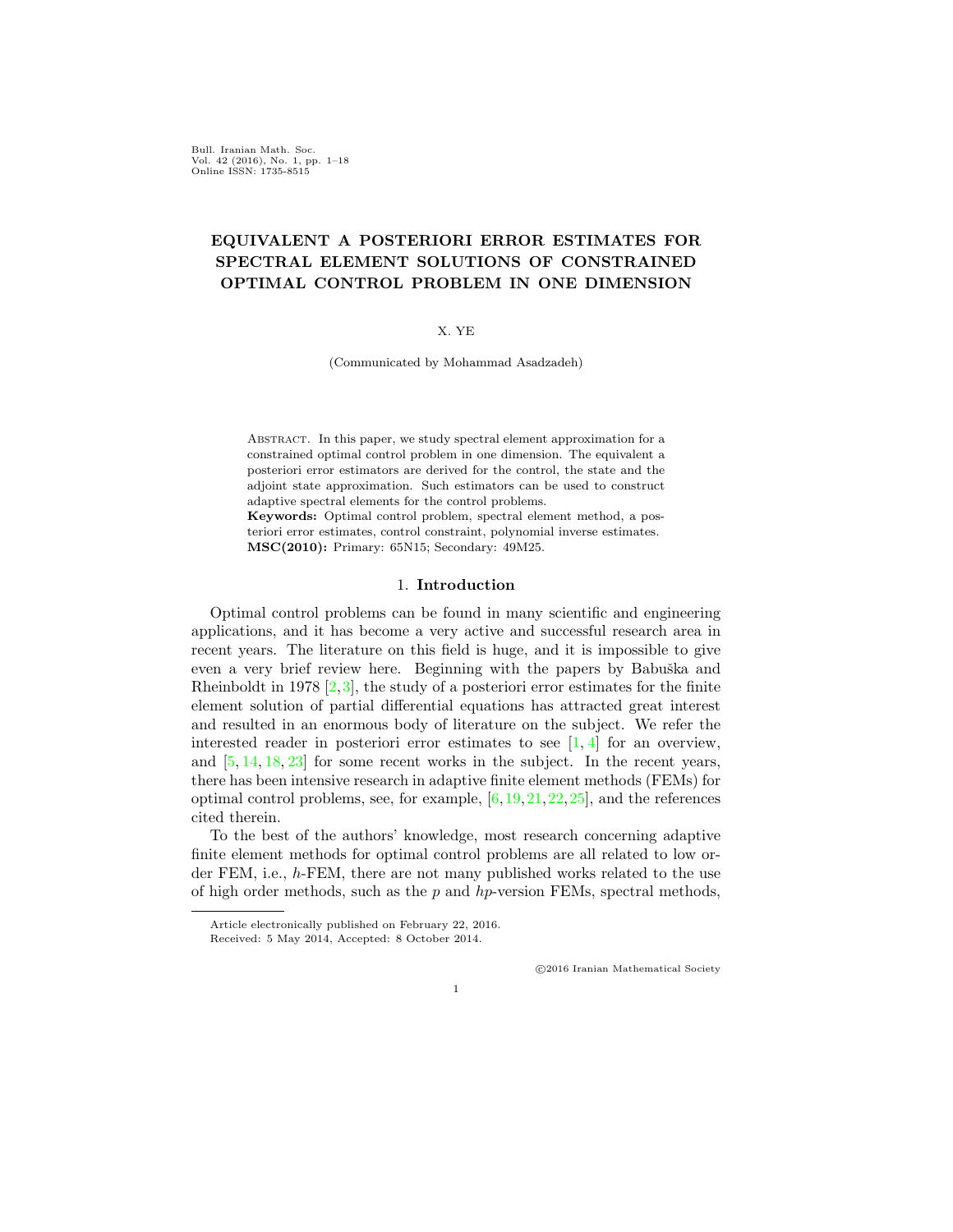and spectral element methods, which have been applied to many practical problems. In recent years, the spectral method has been extended to approximate unconstrained optimal control problems and a posteriori error estimate was obtained in [[16\]](#page-17-10). Later, Chen *et al* in [\[11](#page-17-11), [12](#page-17-12)] respectively derived a priori and a posteriori error estimates for the spectral approximation of optimal control problems governed by elliptic equations and Stokes equations. Very recently, a posteriori error estimates of the *hp* FEM for optimal control problems was investigated in [[13,](#page-17-13) [17](#page-17-14)], both reliability and efficiency of the estimators were analyzed. In [[11\]](#page-17-11), the spectral element method was also applied in the analysis of the optimal control problems, but only a posteriori upper error estimates was obtained.

The purpose of this paper is to derive sharp a posteriori error estimates for the spectral element approximation of an optimal control problem in one dimension to partially improve the above mentioned result in  $[11]$  $[11]$ . In our work, we use some techniques that have been used for a posteriori error estimates of the *hp*-version FEM for optimal control problems (see, e.g., [[13,](#page-17-13) [17\]](#page-17-14) for more details). We also use some polynomial inverse estimates and the weighted techniques in [[9\]](#page-17-15), where a posteriori error estimates was obtained for spectral element method of the elliptic partial differential equations.

The outline of the paper is as follows: In the next section we formulate the optimal control problem under consideration and give the spectral element discretization of the control problem. In Section [3](#page-5-0), some technical lemmas are introduced, which are used for the later a posteriori error analysis. Section [4](#page-6-0) is devoted to deriving sharp a posteriori error estimators for the control problem. We carry out, in Section [5](#page-15-0), some numerical tests to verify the theoretical results. Some concluding remarks are given at the end of the paper.

#### 2. **Optimization problem and spectral element approximation**

2.1. **Notations and problem description.** We first introduce some notations that will be used throughout the paper. Let *c* or *C* be a generic positive constant independent of any functions and of any discretization parameters. We use the expression  $A \leq B$  to mean that  $A \leq cB$ , and use the expression  $A \cong B$  to mean that  $A \leq B \leq A$ . Let  $\Lambda = (a, b)$ , we use  $L^2(\Lambda)$ ,  $H^1(\Lambda)$ , and  $H_0^1(\Lambda)$  to denote the usual Sobolev spaces, equipped with the norms  $\lVert \cdot \rVert_{0,\Lambda}$ and  $\|\cdot\|_{1,\Lambda}$  respectively. Hereafter, in cases where no confusion would arise, the domain symbols Λ may be dropped from the notations.

Throughout this paper, we mainly concentrate on the following one-dimensional optimal control problem for the state variable *u* and the control variable *q* with an integral constraint:

(2.1) 
$$
\min_{q} \left\{ \frac{1}{2} \int_{\Lambda} (u - \bar{u})^2 dx + \frac{\lambda}{2} \int_{\Lambda} q^2 dx \right\},
$$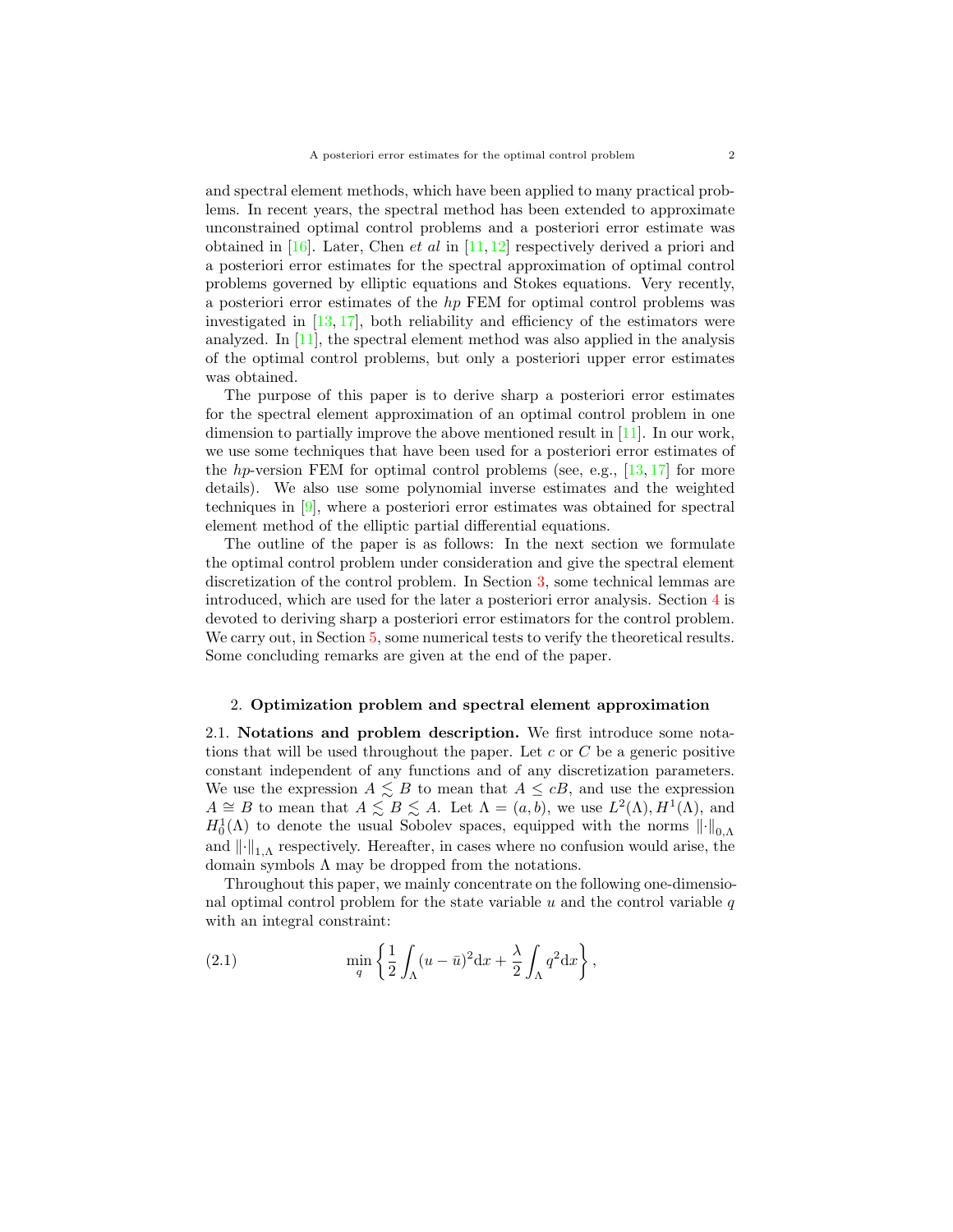where  $\lambda$  and  $\bar{u}$  are given, *u* is governed by the state equation

<span id="page-3-0"></span>(2.2) 
$$
-u'' = f + q \text{ in } \Lambda,
$$

$$
u = 0 \text{ on } \partial \Lambda,
$$

and *q* satisfying

<span id="page-3-2"></span>
$$
\int_{\Lambda} q \mathrm{d}x \ge 0.
$$

We take the state space  $V = H_0^1(\Lambda)$ , then the standard weak formulation of the state equation [\(2.2\)](#page-3-0) reads: given  $q, f \in L^2(\Lambda)$ , find  $u \in V$  such that

(2.4) 
$$
a(u,v) = (f+q, v), \quad \forall v \in V,
$$

where the bilinear form  $a(\cdot, \cdot)$  is defined by

(2.5) 
$$
a(u,v) = \int_{\Lambda} u'v' \, \mathrm{d}x.
$$

It is well known that the following continuity and coercivity hold

<span id="page-3-4"></span><span id="page-3-1"></span>
$$
a(u, v) \lesssim ||u||_1 ||v||_1
$$
,  $a(u, u) \gtrsim ||u||_1^2$ ,  $\forall u, v \in V$ ,

and the problem [\(2.4\)](#page-3-1) is well-posed.

To formulate the optimal control problem we introduce the admissible set  $K$  associated to the constraints  $(2.3)$  $(2.3)$  $(2.3)$  as

$$
\mathcal{K} := \left\{ q \in L^2(\Lambda) : \int_{\Lambda} q \mathrm{d}x \ge 0 \right\},\,
$$

and define the cost functional

(2.6) 
$$
\mathcal{J}(q, u) := \frac{1}{2} ||u - \bar{u}||_{0, \Lambda}^2 + \frac{\lambda}{2} ||q||_{0, \Lambda}^2, (q, u) \in \mathcal{K} \times V,
$$

where the given desired state  $\bar{u} \in L^2(\Lambda)$ .

<span id="page-3-3"></span>Then the optimal control problem reads: find  $(q^*, u(q^*)) \in K \times V$ , such that

(2.7) 
$$
\mathcal{J}(q^*, u(q^*)) = \min_{(q,u)\in\mathcal{K}\times V} \mathcal{J}(q,u) \text{ subject to (2.4).}
$$

**Proposition 2.1.** For given  $f, \bar{u} \in L^2(\Lambda)$  and  $\lambda > 0$ , the optimal control *problem*  $(2.7)$  $(2.7)$  *admits a unique solution*  $(q^*, u(q^*)) \in K \times V$ .

*Proof.* The existence follows from weak sequential limit arguments, see e.g. [[20\]](#page-17-16). The uniqueness relies on the convexity of  $\Lambda$  and on the strict convexity of the cost functional  $\mathcal{J}(q, u)$ .

The above proposition ensures the unique existence of a control-to-state mapping  $q \mapsto u = u(q)$  defined through [\(2.4\)](#page-3-1). By means of this mapping we introduce the reduced cost functional  $J: L^2(\Lambda) \to \mathbb{R}$ :

$$
J(q) := \mathcal{J}(q, u(q)).
$$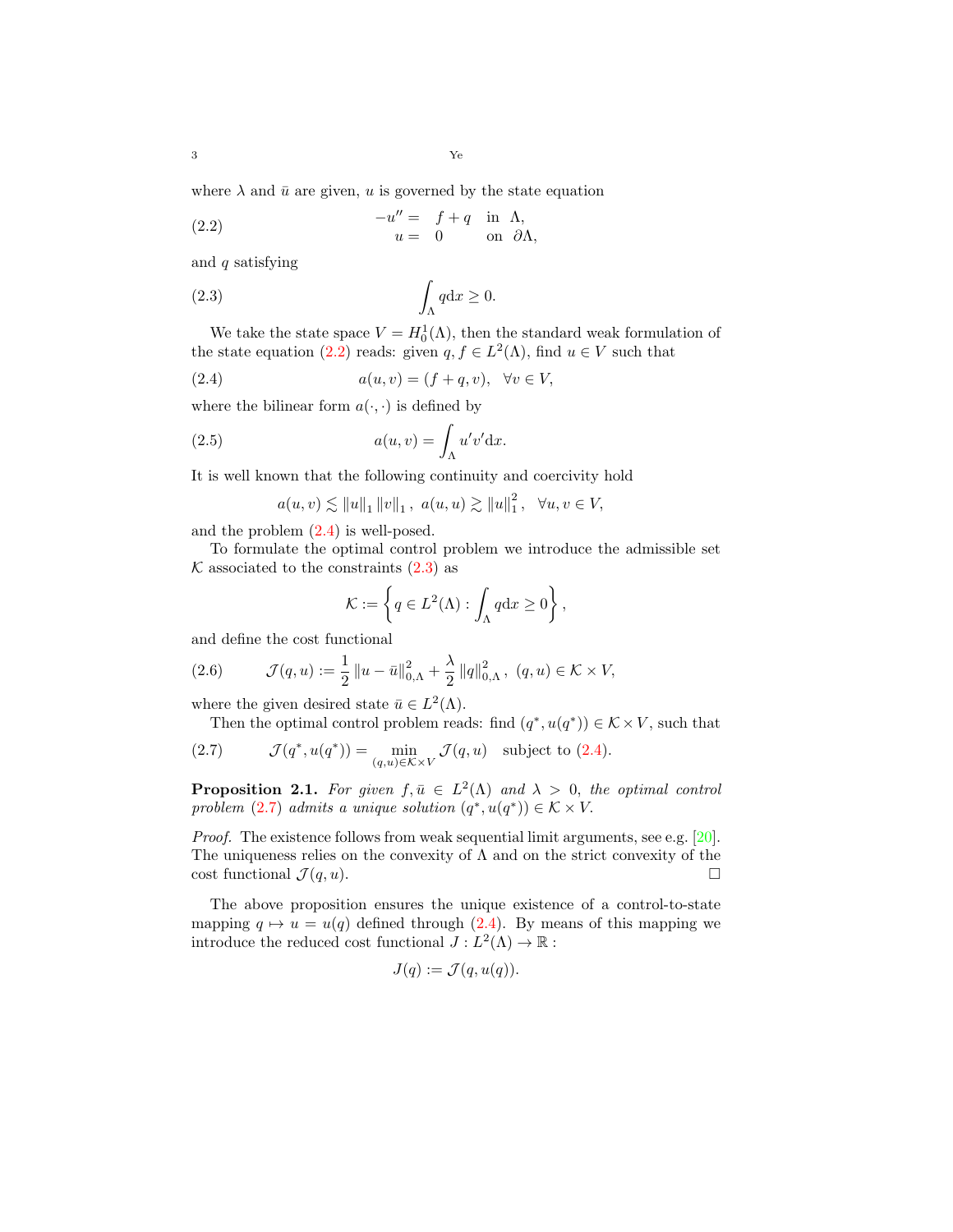Then the optimal control problem  $(2.7)$  $(2.7)$  can be equivalently reformulated as: find  $q^* \in \mathcal{K}$ , such that

<span id="page-4-0"></span>(2.8) 
$$
J(q^*) = \min_{q \in \mathcal{K}} J(q).
$$

The first order necessary optimality condition for [\(2.8](#page-4-0)) reads as

<span id="page-4-1"></span>(2.9) 
$$
J'(q^*)(\delta q - q^*) \geq 0, \quad \forall \delta q \in \mathcal{K}.
$$

It is known that the convexity of the quadratic functional implies that ([2.9](#page-4-1)) is also sufficient for optimality.

<span id="page-4-2"></span>Utilizing the adjoint state equation for  $z \in V$  given by

(2.10) 
$$
a(\varphi, z) = (u - \bar{u}, \varphi), \ \forall \varphi \in V,
$$

and the mapping  $q \to u(q) \to z(q)$ , where for any given q,  $u(q)$  is defined by  $(2.4)$  $(2.4)$ , and once  $u(q)$  is known  $z(q)$  is defined by  $(2.10)$ , then the first derivative of the reduced cost functional can be expressed as

(2.11) 
$$
J'(q)(\delta q) = (\lambda q + z(q), \delta q).
$$

2.2. **Spectral element discretization.** To proceed with the spectral element discretization of the proposed optimal control problem, we partition the domain Λ into a set of *K ≥* 2 disjoint subintervals so that

<span id="page-4-4"></span>
$$
\bar{\Lambda} = \bigcup_{k=1}^{K} \bar{\Lambda}_k, \quad \Lambda_k \cap \Lambda_l = \emptyset, \text{ if } k \neq l,
$$

where  $\Lambda_k = (x_{k-1}, x_k)$ ,  $k = 1, \dots, K$ , with  $a = x_0 < x_1 < \dots < x_{K-1} < x_K$ *b.* Let  $h_k = x_k - x_{k-1}$  be length of the *k*-th interval. Let  $\hat{\Lambda} = (-1, 1)$  be the reference element, then there exists the affine map  $F_k : \hat{\Lambda} \to \Lambda_k$ 

(2.12) 
$$
x = F_k(\hat{x}) = \frac{h_k}{2}\hat{x} + \frac{x_k + x_{k-1}}{2}, \ \hat{x} \in \hat{\Lambda}
$$

that maps  $(-1, 1)$  into  $\Lambda_k$ .

We then introduce the piecewise polynomial spaces as follows:

<span id="page-4-5"></span>
$$
V_{\mathcal{M}} = \left\{ v \in C^{0}(\Lambda) : v|_{\Lambda_{k}} \in P_{M_{k}}(\Lambda_{k}), k = 1, \cdots, K \right\},
$$
  

$$
Q_{\mathcal{N}} = \left\{ v \in L^{2}(\Lambda) : v|_{\Lambda_{k}} \in P_{N_{k}}(\Lambda_{k}), k = 1, \cdots, K \right\},
$$

where  $P_{M_k}(\Lambda_k)$  (respectively,  $P_{N_k}(\Lambda_k)$ ) denotes the space of all polynomials on  $\Lambda_k$  of degree less than or equal to  $M_k$  (resp. $N_k$ ),  $\mathcal M$  and  $\mathcal N$  respectively collect the positive integers  $M_k$   $(k = 1, \dots, K)$  and  $N_k$   $(k = 1, \dots, K)$ .

Let  $Q_N$  be the spectral element space for the control variable, and  $V_M$  be the spectral element space for the state and costate, then a spectral element approximation of the state equation ([2.4](#page-3-1)) reads: find a state  $u_{\mathcal{M}}(q_{\mathcal{N}}) \in V_{\mathcal{M}}$ such that

<span id="page-4-3"></span>(2.13) 
$$
a(u_{\mathcal{M}}(q_{\mathcal{N}}), v_{\mathcal{M}}) = (f + q_{\mathcal{N}}, v_{\mathcal{M}}), \quad \forall v_{\mathcal{M}} \in V_{\mathcal{M}},
$$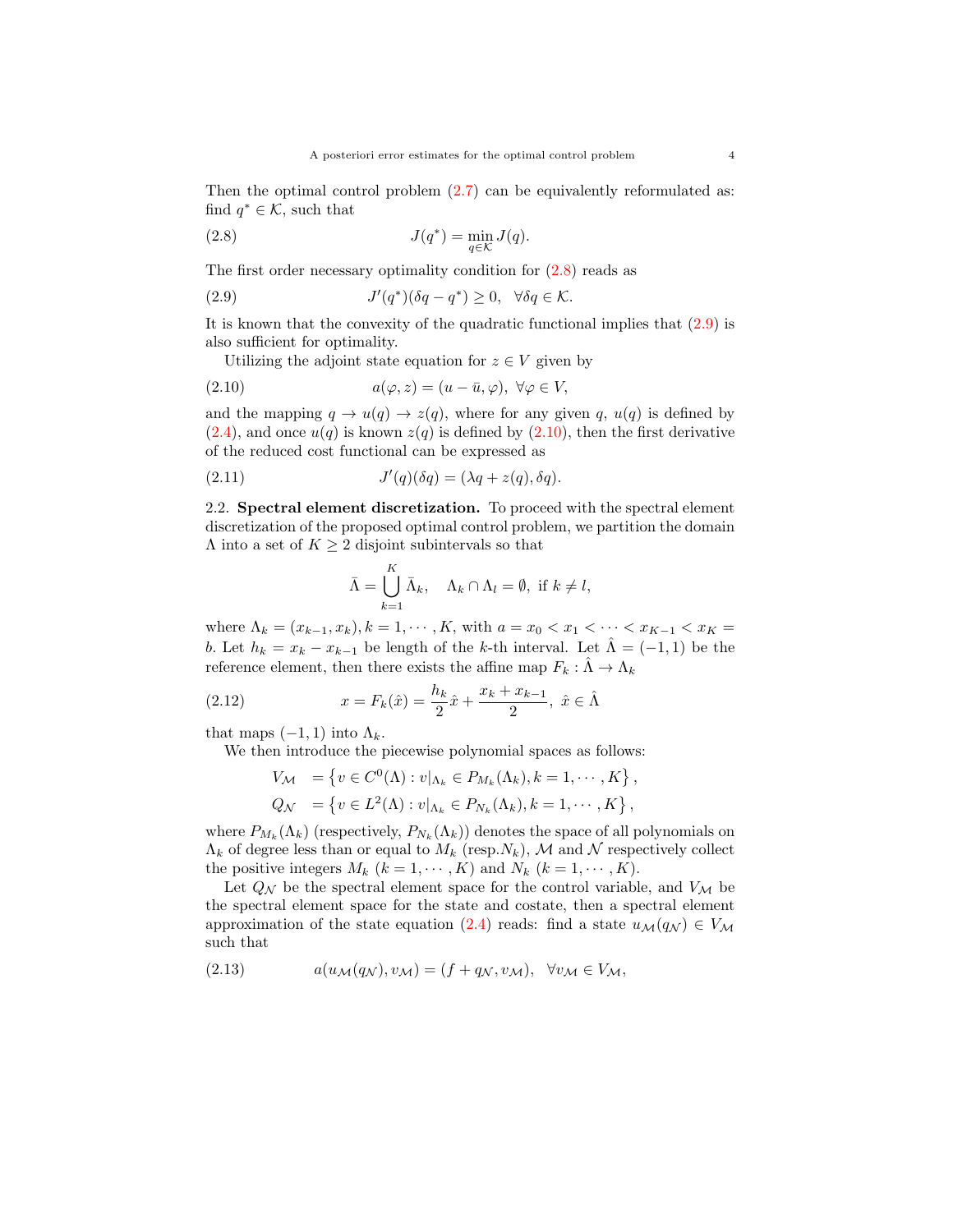where  $q_N \in Q_N$ .

Similar to the continuous case, we introduce the discrete reduced cost functional  $J_{\mathcal{M},\mathcal{N}}: Q_{\mathcal{N}} \to \mathbb{R}$ :

<span id="page-5-1"></span>
$$
J_{\mathcal{M},\mathcal{N}}(q_{\mathcal{N}}) := \mathcal{J}(q_{\mathcal{N}},u_{\mathcal{M}}(q_{\mathcal{N}})),
$$

where  $u_{\mathcal{M}}(q_{\mathcal{N}})$  is given by ([2.13](#page-4-3)). Let  $\mathcal{K}_{\mathcal{N}} = \mathcal{K} \cap Q_{\mathcal{N}}$ , then the spectral element approximation for the optimal control problem ([2.8\)](#page-4-0) reads as: find  $q^*_{\mathcal{N}} \in \mathcal{K}_{\mathcal{N}}$ , such that

(2.14) 
$$
J_{\mathcal{M},\mathcal{N}}(q^*_{\mathcal{N}}) = \min_{q_{\mathcal{N}} \in \mathcal{K}_{\mathcal{N}}} J_{\mathcal{M},\mathcal{N}}(q_{\mathcal{N}}).
$$

The unique solution of  $(2.14)$  $(2.14)$  $(2.14)$ ,  $q_N^*$ , satisfies the following optimality condition:

<span id="page-5-4"></span>(2.15) 
$$
J'_{\mathcal{M},\mathcal{N}}(q^*_{\mathcal{N}})(\delta q - q^*_{\mathcal{N}}) \geq 0, \quad \forall \delta q \in \mathcal{K}_{\mathcal{N}},
$$

where

<span id="page-5-5"></span>(2.16) 
$$
J'_{\mathcal{M},\mathcal{N}}(q_{\mathcal{N}})(\delta q) = (\lambda q_{\mathcal{N}} + z_{\mathcal{M}}(q_{\mathcal{N}}), \delta q), \ \forall q_{\mathcal{N}}, \delta q \in \mathcal{K}_{\mathcal{N}},
$$

with  $z_M(q_N) \in V_M$  being the solution of the discrete adjoint state equation

<span id="page-5-0"></span>
$$
(2.17) \t a(\varphi_M, z_M(q_N)) = (u_M(q_N) - \bar{u}, \varphi_M), \quad \forall \varphi_M \in V_M.
$$

# <span id="page-5-2"></span>3. **Some preliminary properties**

In this section, we recall some results which will be used in what follows. The first lemma shows that the functional  $J(\cdot)$  defined in previous section is uniformly convex.

<span id="page-5-3"></span>**Lemma 3.1.**  $[17]$  $[17]$  For all  $p, q \in L^2(\Lambda)$ , *it holds* 

$$
J'(p)(p - q) - J'(q)(p - q) \ge \lambda ||p - q||^{2}.
$$

In the following, we state two lemmas, which give a relationship between the control variable and the adjoint state variable. The readers can refer to [\[11](#page-17-11)] and [\[15](#page-17-17)] for the details.

<span id="page-5-7"></span>**Lemma 3.2.**  $[11]$  $[11]$  Let  $(q^*, u(q^*))$  be the solution of the continuous optimal *control problem*  $(2.7)$  $(2.7)$  $(2.7)$  *and*  $z(q^*)$  *be the corresponding adjoint state. Then we have*

$$
q^* = \frac{1}{\lambda} \max\{0, \overline{z(q^*)}\} - \frac{1}{\lambda} z(q^*),
$$

*where*  $\overline{z(q^*)} = \int_{\Lambda} z(q^*) / \int_{\Lambda} 1$ .

<span id="page-5-6"></span>**Lemma 3.3.**  $[15]$  $[15]$  $[15]$  Let  $q_N^*$  be the solution of the discrete optimal control problem  $(2.14)$  $(2.14)$ , and  $z_{\mathcal{M}}(q^*_{\mathcal{N}})$  be the corresponding adjoint state. Then it holds

(3.1) 
$$
q^*_{\mathcal{N}} = \frac{1}{\lambda} \Pi_{\mathcal{N}} \left( -z_{\mathcal{M}}(q^*_{\mathcal{N}}) + \max\{0, \overline{z_{\mathcal{M}}(q^*_{\mathcal{N}})}\} \right),
$$

where  $\Pi_N$  *is*  $L^2$ -projection from  $L^2(\Lambda)$  onto  $Q_N$ .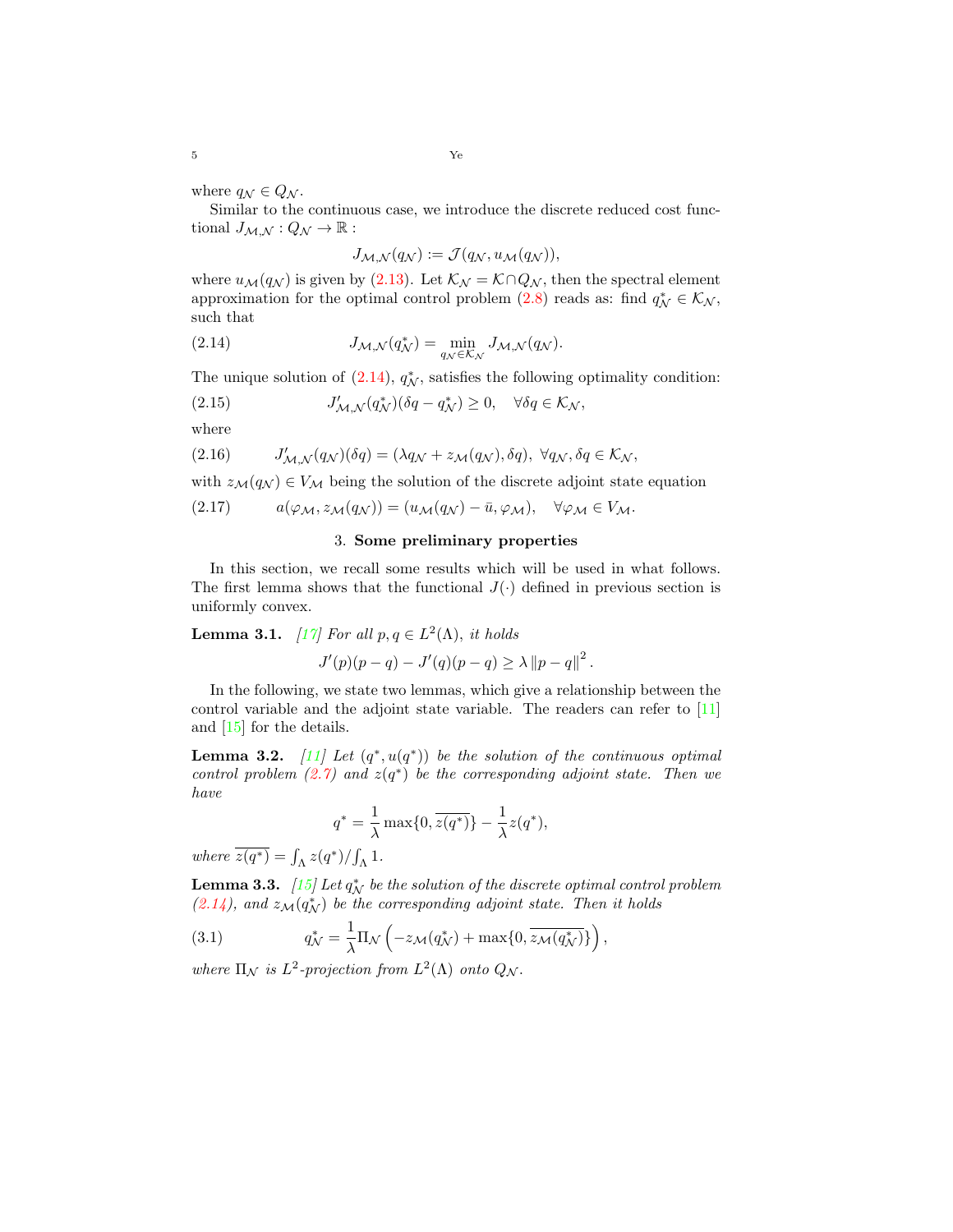The following polynomial inverse estimates, which can be found in  $[7, 8]$  $[7, 8]$  $[7, 8]$  $[7, 8]$ , play an important part in the analysis of the a posteriori error estimators.

**Lemma 3.4.** *For all polynomials*  $\phi_N \in P_N(-1,1)$ *, it holds* 

<span id="page-6-2"></span>(3.2) 
$$
\int_{-1}^{1} \phi_N'^2(x) (1-x^2)^2 dx \le cN^2 \int_{-1}^{1} \phi_N^2(x) (1-x^2) dx,
$$

<span id="page-6-3"></span>(3.3) 
$$
\int_{-1}^{1} \phi_N^2(x) dx \le cN^2 \int_{-1}^{1} \phi_N^2(x) (1 - x^2) dx.
$$

# 4. **Equivalent a posteriori error estimators**

<span id="page-6-0"></span>We aim in this section at deriving a sharp estimates of the error between continuous solution and its spectral element approximation in terms of known and computable quantities, i.e, a posteriori error estimates. We will confine ourselves to the so-called residual-based estimates [[10\]](#page-17-20).

Throughout this section, for arbitrary variable  $\mathcal{O}$ , we shall denote by  $\mathcal{O}^{(k)}$ the restriction of  $\mathcal O$  to the *k*-th element  $\Lambda_k$ . In order to define a posteriori error indicator, let us introduce the  $L^2$  orthogonal projection of  $\bar{u}^{(k)}$  upon the space  $P_{M_k}(\Lambda_k)$ , which we denote by  $\bar{u}_{M_k}$ , i.e.  $\bar{u}_{M_k} = \Pi_{M_k} \bar{u}^{(k)}$ . Let  $f_{M_k}$  be defined similarly. Next, we introduce the weight function

$$
w_k(x) = (x_k - x)(x - x_{k-1})
$$

vanishing at the endpoints of the interval, and the associated weighted  $L^2$ -norm

$$
||g||_{0,w_k} = \left(\int_{\Lambda_k} g^2(x) w_k(x) dx\right)^{\frac{1}{2}}.
$$

<span id="page-6-1"></span>We now define some a posteriori error estimators:

$$
(4.1) \qquad \zeta^2 = \sum_{k=1}^K \zeta_k^2,
$$

(4.2) 
$$
\xi^2 = \sum_{k=1}^K \left( \xi_k^2 + \frac{1}{M_k(M_k+1)} \left\| \bar{u}^{(k)} - \bar{u}_{M_k}^{(k)} \right\|_{0,w_k}^2 \right),
$$

(4.3) 
$$
\eta^2 = \sum_{k=1}^K \left( \eta_k^2 + \frac{1}{M_k(M_k+1)} \left\| f^{(k)} - f^{(k)}_{M_k} \right\|_{0,w_k}^2 \right),
$$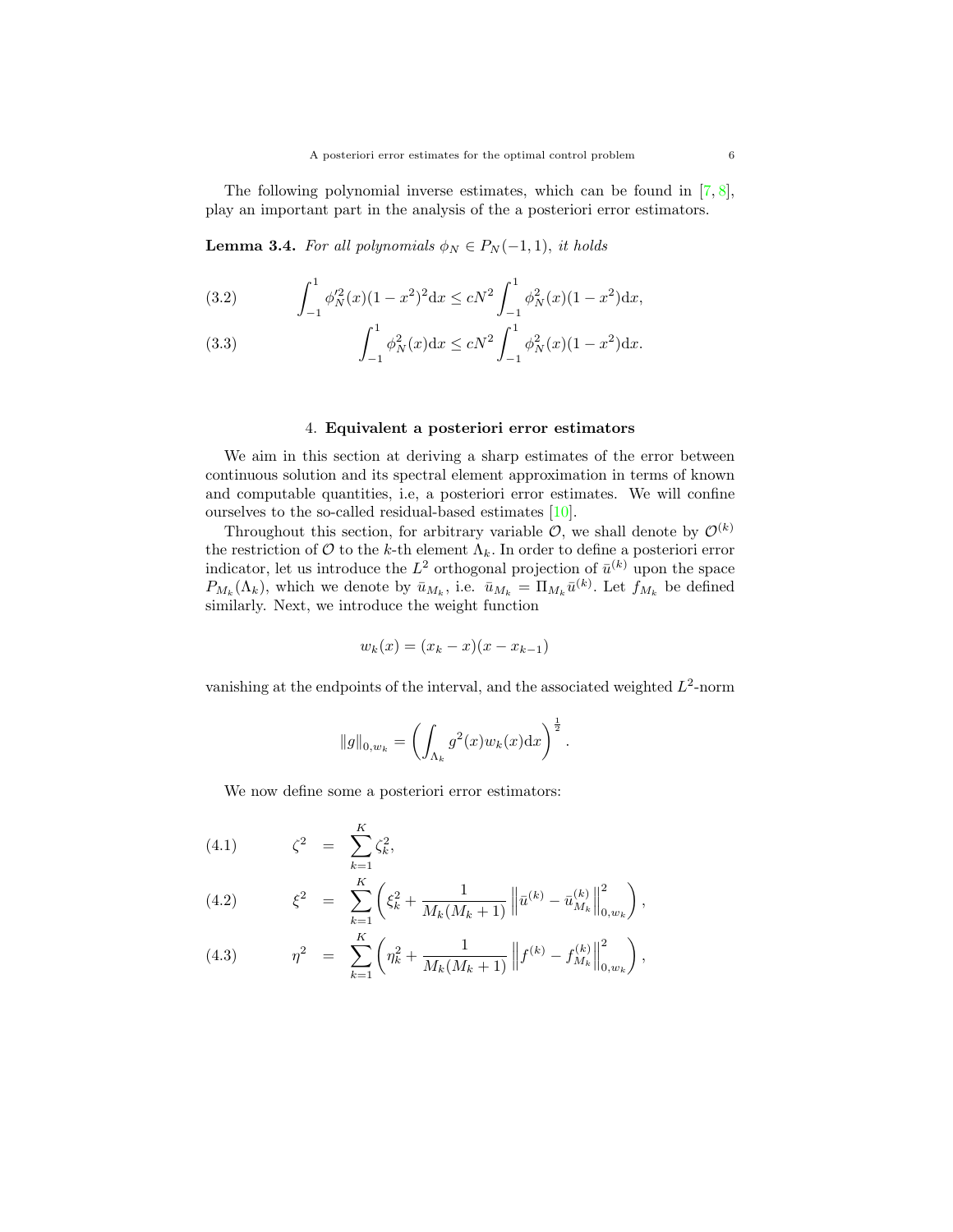where

<span id="page-7-2"></span>(4.4) 
$$
\zeta_k^2 = \|z_{\mathcal{M}}^{(k)}(q_{\mathcal{N}}^*) - \Pi_{N_k} z_{\mathcal{M}}^{(k)}(q_{\mathcal{N}}^*)\|_{0,\Lambda_k}^2,
$$
  
\n(4.5) 
$$
\xi_k^2 = \frac{1}{M_k(M_k+1)} \left\| \left( z_{\mathcal{M}}^{(k)}(q_{\mathcal{N}}^*) \right)'' + u_{\mathcal{M}}^{(k)}(q_{\mathcal{N}}^*) - \bar{u}_{M_k}^{(k)} \right\|_{0,w_k}^2,
$$
  
\n(4.6) 
$$
\eta_k^2 = \frac{1}{M_k(M_{k+1})} \left\| \left( u_{\mathcal{M}}^{(k)}(q_{\mathcal{N}}^*) \right)'' + q_{\mathcal{N}}^{*(k)} + f_{M_k}^{(k)} \right\|^2,
$$

(4.6) 
$$
\eta_k^2 = \frac{1}{M_k(M_k+1)} \left\| \left( u_{\mathcal{M}}^{(k)}(q_{\mathcal{N}}^*) \right) + q_{\mathcal{N}}^{*(k)} + f_{M_k}^{(k)} \right\|_{0,w_k},
$$

with  $\Pi_{N_k}$  being the standard  $L^2$ -projection onto  $P_{N_k}(\Lambda_k)$ .

In the following two subsections, we will prove the efficiency and reliability of these a posteriori error indicators. In addition, just for simplicity of presentation, the symbols  $(k)$  in  $\mathcal{O}^{(k)}$  may be dropped if there is no confusion.

4.1. **A posteriori upper error estimates.** We are now in a position to discuss the reliability of the above mentioned error indicators, which gives the upper bound of the error between the exact solution and its spectral element approximation. To this end, we need to introduce some auxiliary problems:

<span id="page-7-0"></span>(4.7) 
$$
a(u(q_N), v) = (f + q_N, v), \quad \forall v \in V,
$$

(4.8) 
$$
a(\varphi, z(q_N)) = (u(q_N) - \bar{u}, \varphi), \quad \forall \varphi \in V.
$$

<span id="page-7-3"></span>**Lemma 4.1.** *Let q ∗ be the solution of the continuous optimal control problem*  $(2.8)$  $(2.8)$ ,  $q^*$  *be the solution of the discrete optimization problem*  $(2.14)$  $(2.14)$  $(2.14)$ *, then it holds*

$$
||q^* - q^*_{\mathcal{N}}||_0 \leq \frac{1}{\lambda} ||z_{\mathcal{M}}(q^*_{\mathcal{N}}) - \Pi_{\mathcal{N}} z_{\mathcal{M}}(q^*_{\mathcal{N}})||_0 + \frac{1}{\lambda} ||z_{\mathcal{M}}(q^*_{\mathcal{N}}) - z(q^*_{\mathcal{N}})||_0,
$$

*where*  $z_M(q_N^*)$  and  $z(q_N^*)$  are respectively the solutions of ([2.17](#page-5-2)) and ([4.8](#page-7-0)) *associated to*  $q_N^*$ .

*Proof.* It follows from Lemma [3.1](#page-5-3), ([2.9\)](#page-4-1), ([2.11](#page-4-4)), [\(2.15\)](#page-5-4) and ([2.16](#page-5-5)) that for arbitrary  $p_{\mathcal{N}} \in \mathcal{K}_{\mathcal{N}}$ ,

<span id="page-7-1"></span>
$$
(4.9)
$$

$$
\lambda ||q^* - q^*_{\mathcal{N}}||_0^2 \leq J'(q^*)(q^* - q^*_{\mathcal{N}}) - J'(q^*_{\mathcal{N}})(q^* - q^*_{\mathcal{N}})
$$
  
\n
$$
\leq -J'(q^*_{\mathcal{N}})(q^* - q^*_{\mathcal{N}})
$$
  
\n
$$
= J'_{\mathcal{M},\mathcal{N}}(q^*_{\mathcal{N}})(q^*_{\mathcal{N}} - q^*) - J'(q^*_{\mathcal{N}})(q^* - q^*_{\mathcal{N}}) + J'_{\mathcal{M},\mathcal{N}}(q^*_{\mathcal{N}})(q^* - q^*_{\mathcal{N}})
$$
  
\n
$$
= J'_{\mathcal{M},\mathcal{N}}(q^*_{\mathcal{N}})(q^*_{\mathcal{N}} - p_{\mathcal{N}}) + J'_{\mathcal{M},\mathcal{N}}(q^*_{\mathcal{N}})(p_{\mathcal{N}} - q^*)
$$
  
\n
$$
+ (z_{\mathcal{M}}(q^*_{\mathcal{N}}) - z(q^*_{\mathcal{N}}), q^* - q^*_{\mathcal{N}})
$$
  
\n
$$
\leq J'_{\mathcal{M},\mathcal{N}}(q^*_{\mathcal{N}})(p_{\mathcal{N}} - q^*) + (z_{\mathcal{M}}(q^*_{\mathcal{N}}) - z(q^*_{\mathcal{N}}), q^* - q^*_{\mathcal{N}})
$$
  
\n
$$
= (\lambda q^*_{\mathcal{N}} + z_{\mathcal{M}}(q^*_{\mathcal{N}}), p_{\mathcal{N}} - q^*) + (z_{\mathcal{M}}(q^*_{\mathcal{N}}) - z(q^*_{\mathcal{N}}), q^* - q^*_{\mathcal{N}}).
$$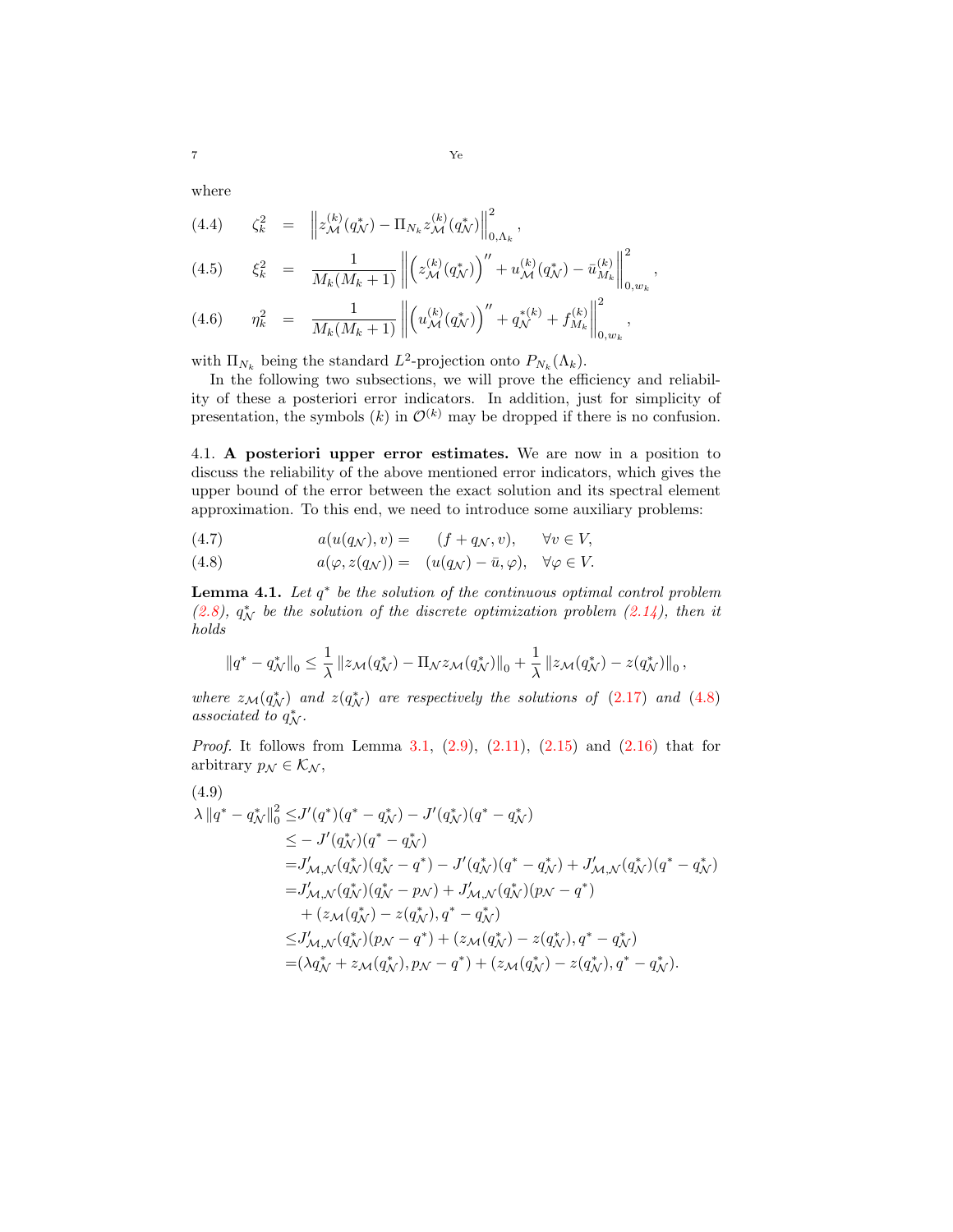Let  $\Pi_{\mathcal{N}}$  be the  $L^2$  orthogonal projection operator defined in Lemma [3.3,](#page-5-6) then it holds

$$
\int_{\Lambda} (q^* - \Pi_{\mathcal{N}} q^*) r_{\mathcal{N}} \mathrm{d}x = 0, \ \forall r_{\mathcal{N}} \in Q_{\mathcal{N}},
$$

and in particular

$$
\int_{\Lambda} (q^* - \Pi_{\mathcal{N}} q^*) \mathrm{d} x = 0,
$$

that is

$$
\int_{\Lambda} \Pi_{\mathcal{N}} q^* dx = \int_{\Lambda} q^* dx \ge 0.
$$

This means  $\Pi_{\mathcal{N}} q^* \in \mathcal{K}_{\mathcal{N}}$ . Thus, by taking  $p_{\mathcal{N}} = \Pi_{\mathcal{N}} q^*$  in the first term of the estimate ([4.9\)](#page-7-1), we get

<span id="page-8-0"></span>(4.10)  
\n
$$
(\lambda q_N^* + z_{\mathcal{M}}(q_N^*), p_{\mathcal{N}} - q^*)
$$
\n
$$
= (\lambda q_N^* + z_{\mathcal{M}}(q_N^*) - \Pi_{\mathcal{N}} z_{\mathcal{M}}(q_N^*) + \Pi_{\mathcal{N}} z_{\mathcal{M}}(q_N^*), \Pi_{\mathcal{N}} q^* - q^*)
$$
\n
$$
= (\lambda q_N^* + \Pi_{\mathcal{N}} z_{\mathcal{M}}(q_N^*), \Pi_{\mathcal{N}} q^* - q^*) + (z_{\mathcal{M}}(q_N^*) - \Pi_{\mathcal{N}} z_{\mathcal{M}}(q_N^*), \Pi_{\mathcal{N}} q^* - q^*)
$$
\n
$$
= (z_{\mathcal{M}}(q_N^*) - \Pi_{\mathcal{N}} z_{\mathcal{M}}(q_N^*), \Pi_{\mathcal{N}} q^* - q^*).
$$

Now let  $I_d$  denote the identity operator, combining  $(4.9)$  $(4.9)$  and  $(4.10)$  $(4.10)$  $(4.10)$ , and noting  $\Pi_{\mathcal{N}} q_{\mathcal{N}}^* = q_{\mathcal{N}}^*$ , we claim that

$$
\lambda \|q^* - q_N^*\|_0^2
$$
\n
$$
\leq (z_{\mathcal{M}}(q_N^*) - \Pi_{\mathcal{N}} z_{\mathcal{M}}(q_N^*), \Pi_{\mathcal{N}} q^* - q^*) + (z_{\mathcal{M}}(q_N^*) - z(q_N^*), q^* - q_N^*)
$$
\n
$$
= (z_{\mathcal{M}}(q_N^*) - \Pi_{\mathcal{N}} z_{\mathcal{M}}(q_N^*), (\Pi_{\mathcal{N}} - I_d)(q^* - q_N^*))
$$
\n
$$
+ (z_{\mathcal{M}}(q_N^*) - z(q_N^*), q^* - q_N^*)
$$
\n
$$
\leq ||z_{\mathcal{M}}(q_N^*) - \Pi_{\mathcal{N}} z_{\mathcal{M}}(q_N^*)||_0 ||(\Pi_{\mathcal{N}} - I_d)(q^* - q_N^*)||_0
$$
\n
$$
+ ||z_{\mathcal{M}}(q_N^*) - z(q_N^*)||_0 ||q^* - q_N^*||_0
$$

$$
\leq \quad ||z_{\mathcal{M}}(q_{\mathcal{N}}^{*}) - \Pi_{\mathcal{N}} z_{\mathcal{M}}(q_{\mathcal{N}}^{*})||_{0} ||q^{*} - q_{\mathcal{N}}^{*}||_{0} + ||z_{\mathcal{M}}(q_{\mathcal{N}}^{*}) - z(q_{\mathcal{N}}^{*})||_{0} ||q^{*} - q_{\mathcal{N}}^{*}||_{0},
$$

which immediately leads to the desired result.  $\Box$ 

<span id="page-8-1"></span>**Lemma 4.2.** *Suppose*  $q^*$  *and*  $q^*_{\mathcal{N}}$  *are respectively the solutions of the continuous optimal control problem*  $(2.8)$  *and its discrete counterpart*  $(2.14)$  $(2.14)$ *,*  $u(q^*)$ *and*  $u_M(q_N^*)$  are the state solutions of ([2.4\)](#page-3-1) and [\(2.13](#page-4-3)) associated to  $q^*$  and  $q^*_{\mathcal{N}}, z(q^*)$  and  $z_{\mathcal{M}}(q^*_{\mathcal{N}})$  are the associated solutions of ([2.10](#page-4-2)) and [\(2.17](#page-5-2))*,* re*spectively. Then, it holds:*

(4.11) 
$$
\|u_{\mathcal{M}}(q^*_{\mathcal{N}})-u(q^*_{\mathcal{N}})\|_1 \lesssim \eta, \quad \|z_{\mathcal{M}}(q^*_{\mathcal{N}})-z(q^*_{\mathcal{N}})\|_1 \lesssim \xi + \eta,
$$

*where*  $\xi, \eta$  *are defined by*  $(4.1)$  $(4.1)$  $(4.1)$ - $(4.3)$  $(4.3)$  $(4.3)$ *.*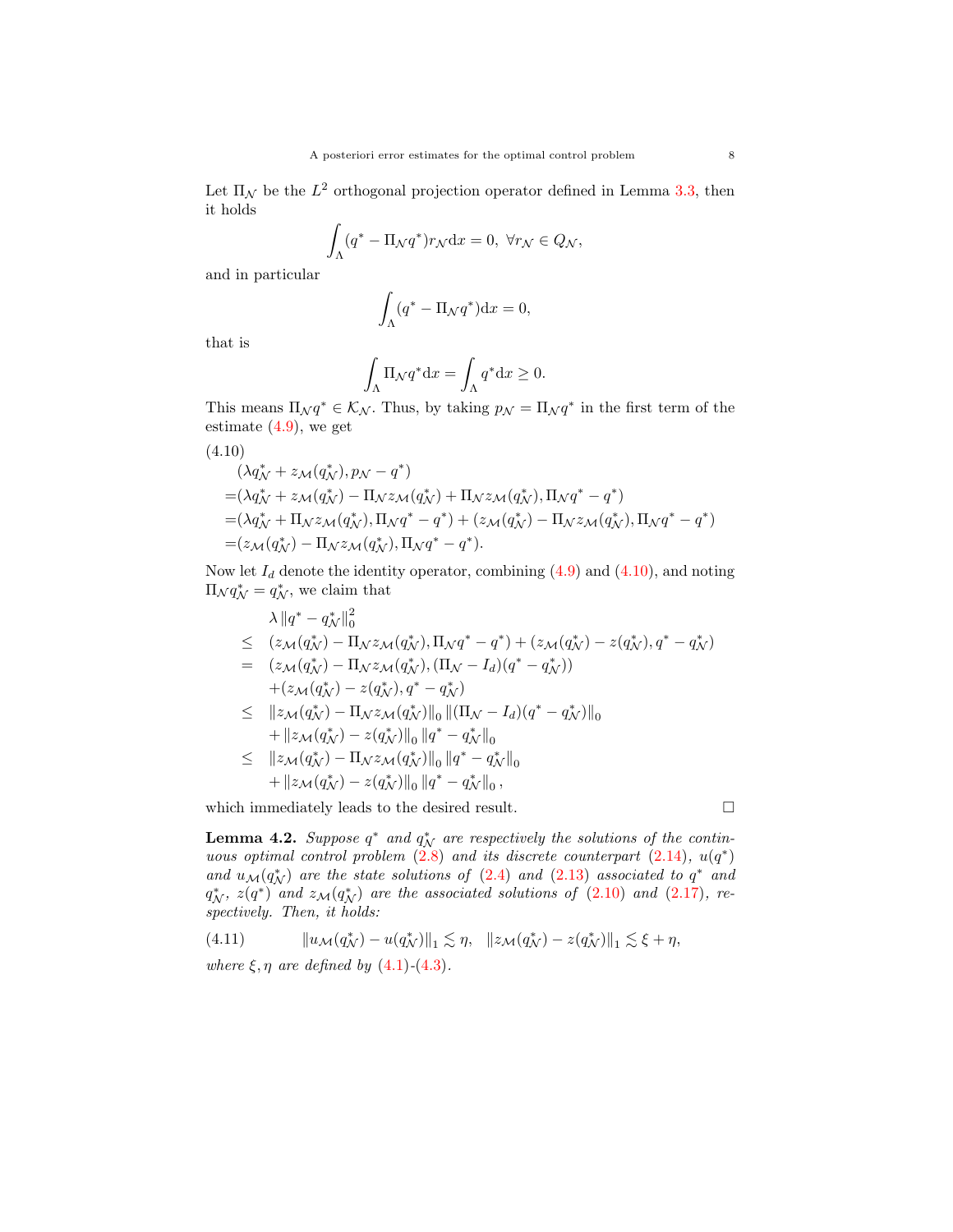*Proof.* Let  $e_z = z_{\mathcal{M}}(q^*_{\mathcal{N}}) - z(q^*_{\mathcal{N}})$ , by [\(2.17](#page-5-2)), [\(4.8\)](#page-7-0) and the coercivity of the bilinear form *a* defined in ([2.5\)](#page-3-4), we have for all  $\phi_{\mathcal{M}} \in V_{\mathcal{M}}$ 

<span id="page-9-3"></span>(4.12) 
$$
\|z_{\mathcal{M}}(q_{\mathcal{N}}^{*}) - z(q_{\mathcal{N}}^{*})\|_{1}^{2} \n\leq a(e_{z}, e_{z}) = a(e_{z} - \phi_{\mathcal{M}}, e_{z}) + a(\phi_{\mathcal{M}}, e_{z}) \n= a(e_{z} - \phi_{\mathcal{M}}, e_{z}) + (u_{\mathcal{M}}(q_{\mathcal{N}}^{*}) - u(q_{\mathcal{N}}^{*}), \phi_{\mathcal{M}}).
$$

<span id="page-9-2"></span>Assume that  $\phi_{\mathcal{M}}$  is chosen to satisfy  $\phi_{\mathcal{M}}(x_k) = e_z(x_k)$  for  $k = 1, \dots, K - 1$ . Counter-integrating by parts in each element and using  $(4.8)$  $(4.8)$  we have (4.13)

$$
a(e_{z} - \phi_{\mathcal{M}}, e_{z}) + (u_{\mathcal{M}}(q_{\mathcal{N}}^{*}) - u(q_{\mathcal{N}}^{*}), \phi_{\mathcal{M}})
$$
\n
$$
= \sum_{k=1}^{K} \int_{\Lambda_{k}} \left( -(z_{\mathcal{M}}^{(k)}(q_{\mathcal{N}}^{*}))'' - u_{\mathcal{M}}^{(k)}(q_{\mathcal{N}}^{*}) + \bar{u}^{(k)} \right) \left( e_{z}^{(k)} - \phi_{\mathcal{M}}^{(k)} \right) dx
$$
\n
$$
+ (u_{\mathcal{M}}(q_{\mathcal{N}}^{*}) - u(q_{\mathcal{N}}^{*}), e_{z})
$$
\n
$$
= \sum_{k=1}^{K} \int_{\Lambda_{k}} \left( -(z_{\mathcal{M}}^{(k)}(q_{\mathcal{N}}^{*}))'' - u_{\mathcal{M}}^{(k)}(q_{\mathcal{N}}^{*}) + \bar{u}_{M_{k}}^{(k)} \right) \sqrt{w_{k}} \frac{e_{z}^{(k)} - \phi_{\mathcal{M}}^{(k)}}{\sqrt{w_{k}}} dx
$$
\n
$$
+ \sum_{k=1}^{K} \int_{\Lambda_{k}} \left( \bar{u}^{(k)} - \bar{u}_{M_{k}}^{(k)} \right) \sqrt{w_{k}} \frac{e_{z}^{(k)} - \phi_{\mathcal{M}}^{(k)}}{\sqrt{w_{k}}} dx + (u_{\mathcal{M}}(q_{\mathcal{N}}^{*}) - u(q_{\mathcal{N}}^{*}), e_{z})
$$
\n
$$
\lesssim \sum_{k=1}^{K} \left( \left\| -(z_{\mathcal{M}}^{(k)}(q_{\mathcal{N}}^{*}))'' - u_{\mathcal{M}}^{(k)}(q_{\mathcal{N}}^{*}) + \bar{u}_{M_{k}}^{(k)} \right\|_{0,w_{k}} + \left\| \bar{u}^{(k)} - \bar{u}_{M_{k}}^{(k)} \right\|_{0,w_{k}} \right) \left\| \frac{e_{z}^{(k)} - \phi_{\mathcal{M}}^{(k)}}{\sqrt{w_{k}}} \right\|_{0,\Lambda_{k}}
$$
\n
$$
+ \left\| u_{\mathcal{M}}(q_{\mathcal{N}}^{*}) - u(q_{\mathcal{N}}^{*}) \right\|_{
$$

Let us now define  $\phi_{\mathcal{M}}^{(k)}$ . Given a function  $\hat{v} \in H^1(-1, 1)$ , define

$$
\hat{v}_M(\hat{x}) = \hat{v}(-1) + \int_{-1}^{\hat{x}} (\Pi_{M-1}\hat{v}')(s) \mathrm{d} s,
$$

where  $\Pi_{M-1}$  denotes the  $L^2$ - orthogonal projection upon  $P_{M-1}(-1,1)$ . It is easy to check that  $\hat{v}_M(\pm 1) = \hat{v}(\pm 1)$ . Moreover, it has been proved by Schwab [[24\]](#page-18-3) that

<span id="page-9-0"></span>(4.14) 
$$
\int_{-1}^{1} \frac{(\hat{v} - \hat{v}_M)^2(\hat{x})}{1 - \hat{x}^2} d\hat{x} \le \frac{1}{M(M+1)} \int_{-1}^{\hat{x}} (\hat{v}')^2(\hat{x}) d\hat{x}.
$$

Set  $\hat{v}(\hat{x}) = e^{(k)}(F_k(\hat{x}))$ , where  $F_k$  is the affine mapping ([2.12](#page-4-5)), and define  $\langle i \rangle$ 

$$
\phi_{\mathcal{M}}^{(k)} = \hat{v}_{M_k}(F_k^{-1}(x)).
$$

Then, the previous inequality ([4.14\)](#page-9-0) yields

<span id="page-9-1"></span>
$$
(4.15) \qquad \left\| \frac{e_z^{(k)} - \phi_{\mathcal{M}}^{(k)}}{\sqrt{w_k}} \right\|_{0,\Lambda_k} \leq \frac{1}{\sqrt{M_k(M_k+1)}} \left\| e_z^{(k)} \right\|_{1,\Lambda_k}.
$$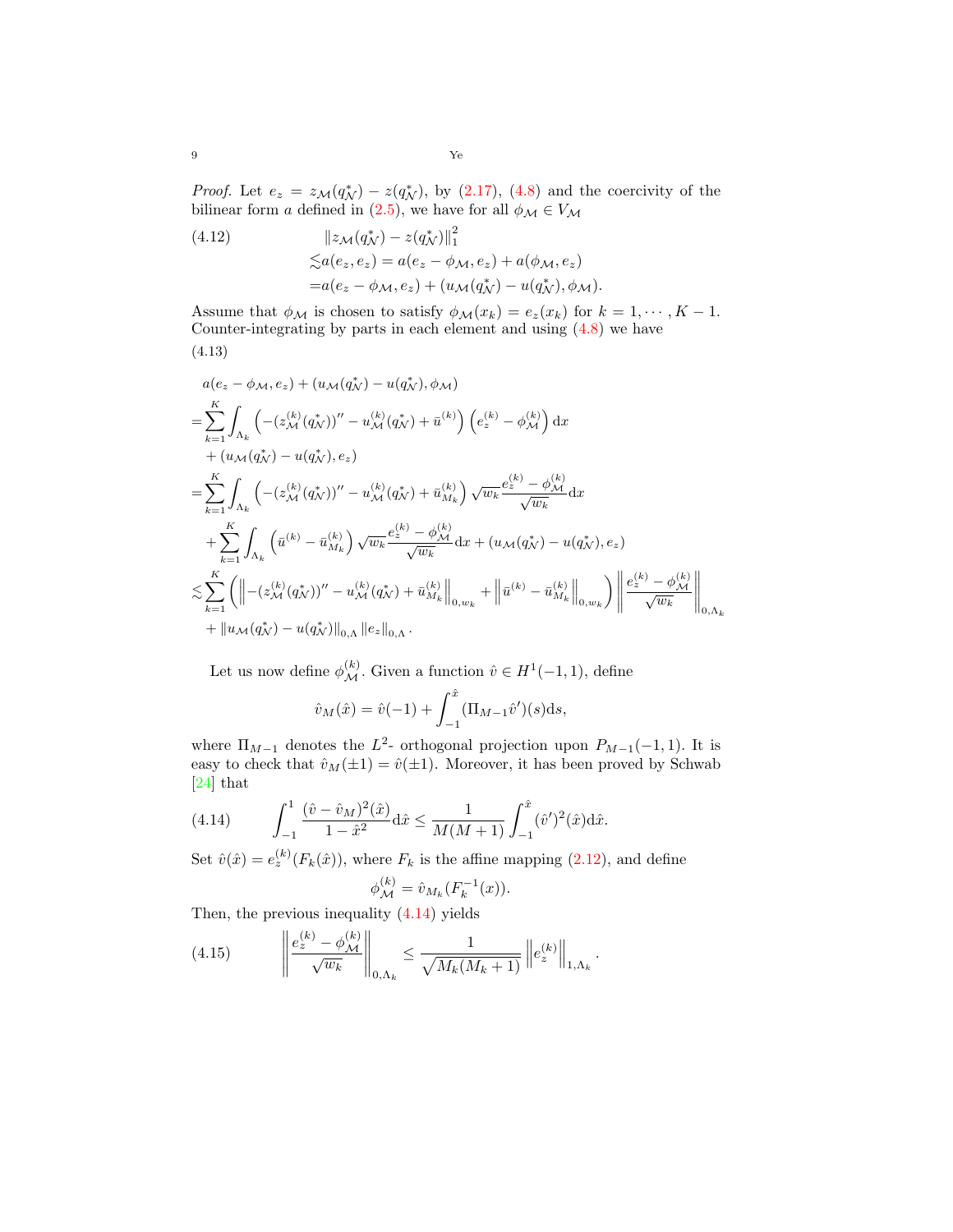Thus, plugging [\(4.15](#page-9-1)) into [\(4.13\)](#page-9-2), and by the Cauchy-Schwarz inequality we get

<span id="page-10-0"></span>
$$
(4.16) \quad a(e_z - \phi_{\mathcal{M}}, e_z) + (u_{\mathcal{M}}(q_{\mathcal{N}}^*) - u(q_{\mathcal{N}}^*), \phi_{\mathcal{M}})
$$
  
\$\leqslant \left(\sum\_{k=1}^K \xi\_k^2\right)^{\frac{1}{2}} \|e\_z\|\_1 + \left(\sum\_{k=1}^K \frac{1}{M\_k(M\_k+1)} \left\|\bar{u}^{(k)} - \bar{u}\_{M\_k}^{(k)}\right\|\_{0, w\_k}^2\right)^{\frac{1}{2}} \|e\_z\|\_1\$  
 
$$
+ \|u_{\mathcal{M}}(q_{\mathcal{N}}^*) - u(q_{\mathcal{N}}^*)\|_0 \|e_z\|_1,
$$

<span id="page-10-1"></span>where  $\xi_k$  is defined in [\(4.5](#page-7-2)). Thus, ([4.16\)](#page-10-0) together with ([4.12\)](#page-9-3) leads to

(4.17) 
$$
\|z_{\mathcal{M}}(q^*_{\mathcal{N}})-z(q^*_{\mathcal{N}})\|_1 \lesssim \xi + \|u_{\mathcal{M}}(q^*_{\mathcal{N}})-u(q^*_{\mathcal{N}})\|_0
$$

Similarly, let  $e_u = u_{\mathcal{M}}(q^*_{\mathcal{N}}) - u(q^*_{\mathcal{N}})$ , and  $\psi_{\mathcal{M}} \in V_{\mathcal{M}}$  be defined similar to  $\phi_{\mathcal{M}}$  except that  $\psi_{\mathcal{M}}$  is chosen to satisfy  $\psi_{\mathcal{M}}(x_k) = e_u(x_k)$  for  $k = 1, \dots, K-1$ . Then it follows from [\(2.4\)](#page-3-1) and [\(2.13](#page-4-3)) that  $a(e_u, \psi_{\mathcal{M}}) = 0$ , and thus

$$
(4.18) \quad ||u_{\mathcal{M}}(q_{\mathcal{N}}^{*}) - u(q_{\mathcal{N}}^{*})||_{1}^{2}
$$
\n
$$
\leq a(e_{u}, e_{u}) = a(e_{u}, e_{u} - \psi_{\mathcal{M}})
$$
\n
$$
= \sum_{k=1}^{K} \int_{\Lambda_{k}} (u_{\mathcal{M}}^{(k)}(q_{\mathcal{N}}^{*}))'(e_{u}^{(k)} - \psi_{\mathcal{M}}^{(k)})' dx - (f + q_{\mathcal{N}}^{*}, e_{u} - \psi_{\mathcal{M}})
$$
\n
$$
= \sum_{k=1}^{K} \int_{\Lambda_{k}} \left( -(u_{\mathcal{M}}^{(k)}(q_{\mathcal{N}}^{*}))'' - q_{\mathcal{N}}^{*(k)} - f_{M_{k}}^{(k)} \right) \sqrt{w_{k}} \frac{e_{u}^{(k)} - \psi_{\mathcal{M}}^{(k)}}{\sqrt{w_{k}}} dx
$$
\n
$$
+ \sum_{k=1}^{K} \int_{\Lambda_{k}} \left( f_{M_{k}}^{(k)} - f^{(k)} \right) \sqrt{w_{k}} \frac{e_{u}^{(k)} - \psi_{\mathcal{M}}^{(k)}}{\sqrt{w_{k}}} dx
$$
\n
$$
\leq \left( \sum_{k=1}^{K} \eta_{k}^{2} \right)^{\frac{1}{2}} ||e_{u}||_{1} + \left( \sum_{k=1}^{K} \frac{1}{M_{k}(M_{k} + 1)} ||f^{(k)} - f_{M_{k}}^{(k)}||_{0, w_{k}}^{2} \right)^{\frac{1}{2}} ||e_{u}||_{1},
$$

<span id="page-10-2"></span>where  $\eta_k$  is defined by [\(4.6\)](#page-7-2). This leads to

(4.19) 
$$
\|u_{\mathcal{M}}(q^*_{\mathcal{N}})-u(q^*_{\mathcal{N}})\|_1 \lesssim \eta.
$$

Consequently,  $(4.17)$  $(4.17)$  $(4.17)$  and  $(4.19)$  $(4.19)$  imply that

$$
(4.20) \t\t\t\t\t||z_{\mathcal{M}}(q^*_{\mathcal{N}}) - z(q^*_{\mathcal{N}})||_1 \lesssim \xi + \eta.
$$

□

<span id="page-10-4"></span>**Theorem 4.3.** Suppose  $q^*$  and  $q^*_{\mathcal{N}}$  are respectively the solutions of the contin*uous optimal control problem*  $(2.8)$  *and its discrete counterpart*  $(2.14)$  $(2.14)$ *,*  $u(q^*)$ *and*  $u_M(q_N^*)$  are the state solutions of ([2.4\)](#page-3-1) and [\(2.13](#page-4-3)) associated to  $q^*$  and  $q^*_{\mathcal{N}}$ ,  $z(q^*)$  and  $z_{\mathcal{M}}(q^*_{\mathcal{N}})$  are the associated solutions of ([2.10](#page-4-2)) and [\(2.17](#page-5-2)), re*spectively. Then, the following estimate holds:*

<span id="page-10-3"></span>
$$
(4.21) \quad \|q^* - q^*_{\mathcal{N}}\|_0 + \|u(q^*) - u_{\mathcal{M}}(q^*_{\mathcal{N}})\|_1 + \|z(q^*) - z_{\mathcal{M}}(q^*_{\mathcal{N}})\|_1 \lesssim \zeta + \xi + \eta,
$$

*.*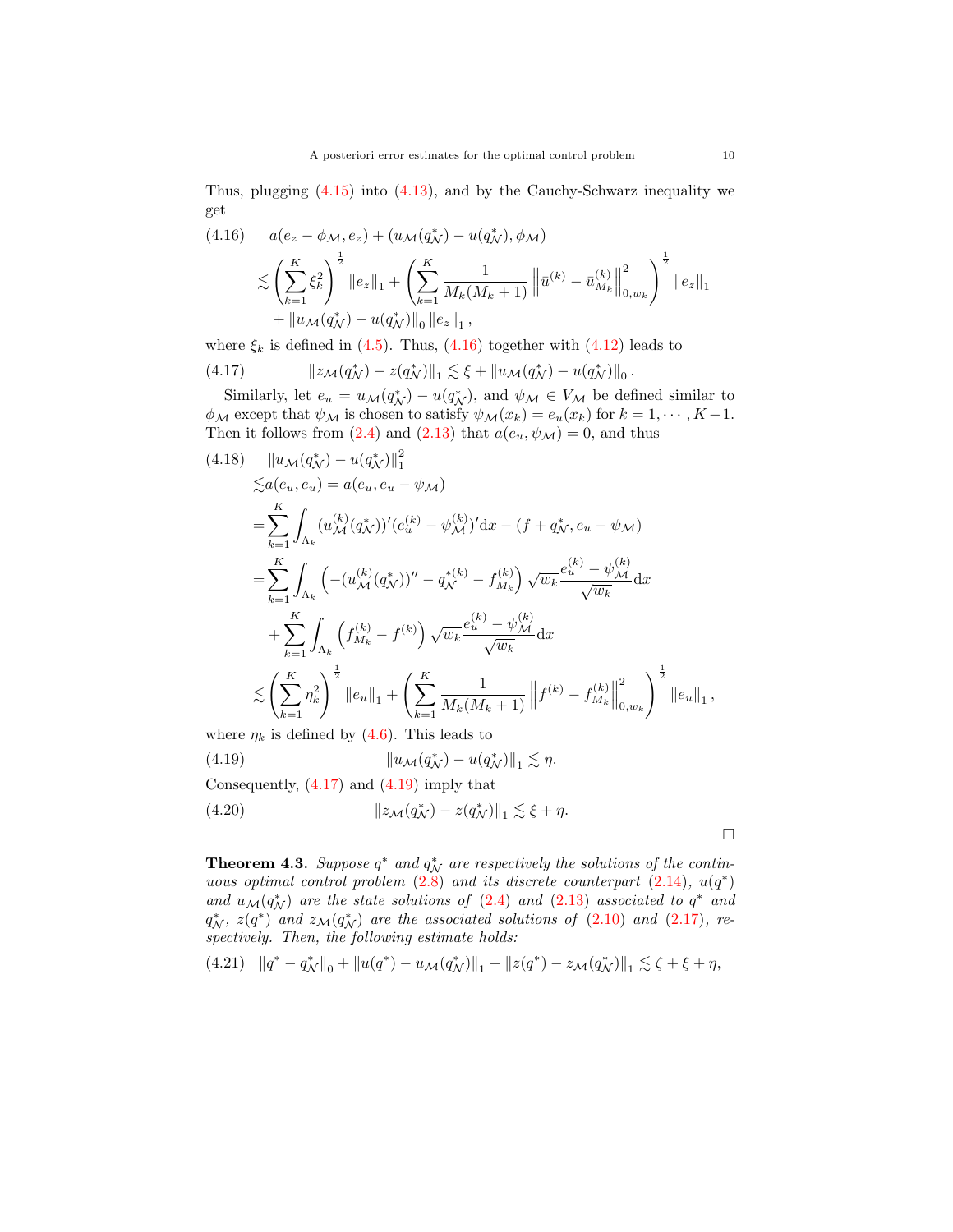11 Ye

*where*  $\zeta$ ,  $\xi$ ,  $\eta$  *are defined by* [\(4.1\)](#page-6-1)-[\(4.3\)](#page-6-1)*.* 

*Proof.* In virtue of Lemmas [4.1](#page-7-3) and [4.2,](#page-8-1) we get

(4.22) 
$$
\|q^* - q^*_{\mathcal{N}}\|_0 \lesssim \xi + \eta + \zeta.
$$

Furthermore, using the triangle inequalities

<span id="page-11-0"></span>
$$
\begin{array}{rcl}\|z_{\mathcal{M}}(q^*_{\mathcal{N}})-z(q^*)\|_1 & \leq & \||z_{\mathcal{M}}(q^*_{\mathcal{N}})-z(q^*_{\mathcal{N}})\|_1 + \|z(q^*_{\mathcal{N}})-z(q^*)\|_1, \\
\|u_{\mathcal{M}}(q^*_{\mathcal{N}})-u(q^*)\|_1 & \leq & \|\u_{\mathcal{M}}(q^*_{\mathcal{N}})-u(q^*_{\mathcal{N}})\|_1 + \|u(q^*_{\mathcal{N}})-u(q^*)\|_1,\n\end{array}
$$

and the following obvious estimates

<span id="page-11-1"></span>
$$
||u(q^*_{\mathcal{N}}) - u(q^*)||_1 \lesssim ||q^*_{\mathcal{N}} - q^*||_0,
$$

$$
||z(q^*_{\mathcal{N}})-z(q^*)||_1 \lesssim ||u(q^*_{\mathcal{N}})-u(q^*)||_0 \lesssim ||q^*_{\mathcal{N}}-q^*||_0,
$$

we obtain

(4.23) 
$$
||u_{\mathcal{M}}(q^*_{\mathcal{N}}) - u(q^*)||_1 + ||z_{\mathcal{M}}(q^*_{\mathcal{N}}) - z(q^*)||_1 \lesssim \xi + \eta + \zeta.
$$

Thus  $(4.21)$  follows from  $(4.22)$  and  $(4.23)$  $(4.23)$ .

4.2. **A posteriori lower error estimates.** We now turn our attention towards lower a posteriori bounds, i.e., the efficiency of the error estimators provided in Theorem [4.3](#page-10-4). The proof of the main result in this subsection will be accomplished with a series of lemmas for the estimating  $\zeta$ ,  $\xi$  and  $\eta$ , which we present below.

<span id="page-11-2"></span>**Lemma 4.4.** *Let q ∗ be the solution of the continuous optimal control problem*  $(2.8)$  $(2.8)$ ,  $z(q^*)$  be the corresponding adjoint state. Let  $q^*_{\mathcal{N}}$  be the solution of the *discrete optimal control problem ([2.14\)](#page-5-1) with the corresponding discrete adjoint state*  $z_M(q_N^*)$ . Then, the following estimate holds:

$$
\zeta^2 \lesssim \|q^* - q^*_{\mathcal{N}}\|_0^2 + \|z(q^*) - z_{\mathcal{M}}(q^*_{\mathcal{N}})\|_0^2,
$$

*where*  $\zeta$  *is defined by* ([4.1\)](#page-6-1).

$$
\Box
$$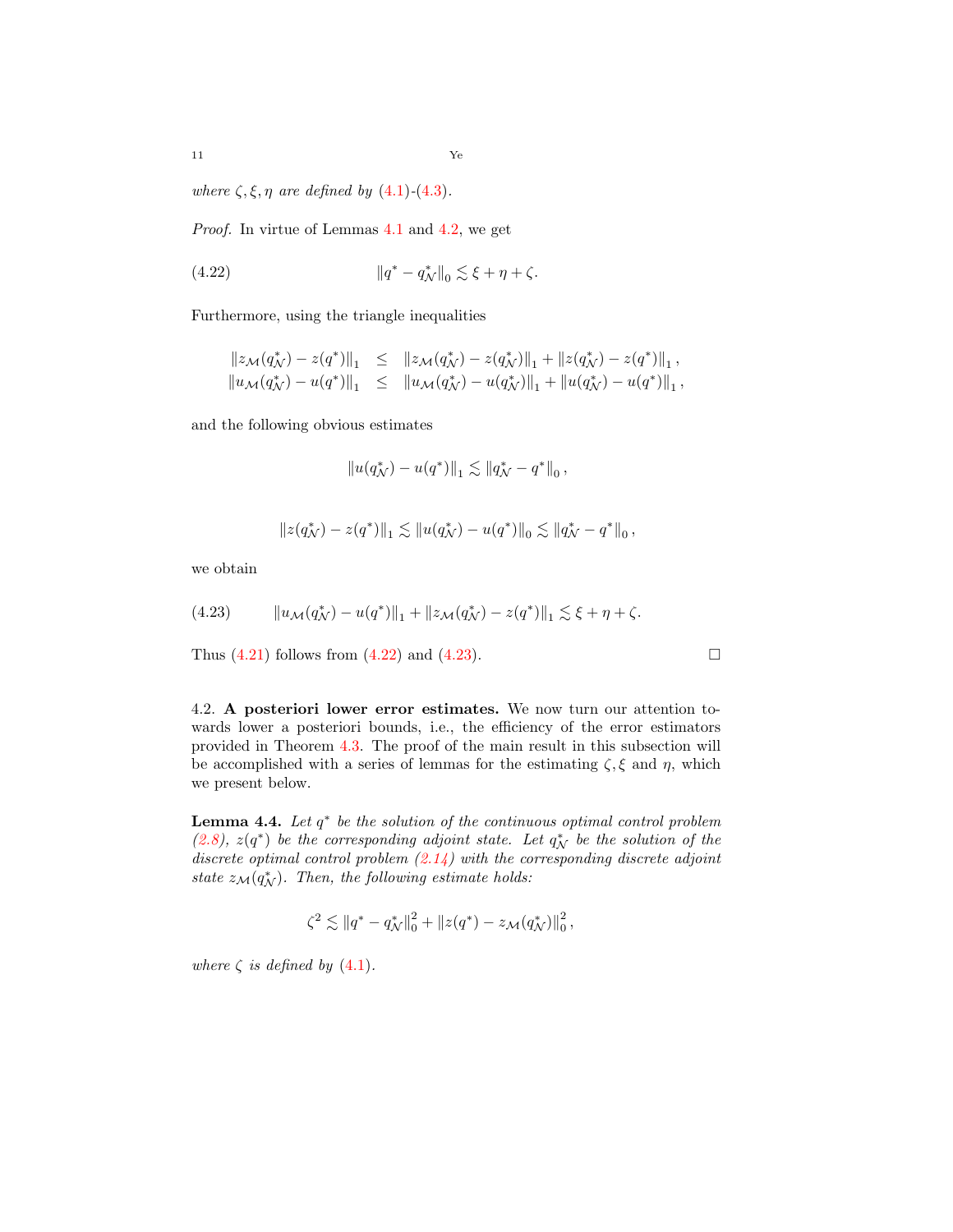*Proof.* It is clear that

$$
\sum_{k=1}^{K} \zeta_{k}^{2} = \sum_{k=1}^{K} \int_{\Lambda_{k}} (z_{\mathcal{M}}(q_{\mathcal{N}}^{*}) - \Pi_{N_{k}} z_{\mathcal{M}}(q_{\mathcal{N}}^{*}))^{2} dx
$$
\n
$$
= \sum_{k=1}^{K} \int_{\Lambda_{k}} (z_{\mathcal{M}}(q_{\mathcal{N}}^{*}) - \Pi_{N_{k}} z_{\mathcal{M}}(q_{\mathcal{N}}^{*}))
$$
\n
$$
(z_{\mathcal{M}}(q_{\mathcal{N}}^{*}) - z(q^{*}) + z(q^{*}) - \Pi_{N_{k}} z(q^{*}) + \Pi_{N_{k}} z(q^{*}) - \Pi_{N_{k}} z_{\mathcal{M}}(q_{\mathcal{N}}^{*})) dx
$$
\n
$$
\leq \frac{1}{2} \sum_{k=1}^{K} \int_{\Lambda_{k}} (z_{\mathcal{M}}(q_{\mathcal{N}}^{*}) - \Pi_{N_{k}} z_{\mathcal{M}}(q_{\mathcal{N}}^{*}))^{2} dx
$$
\n
$$
+ C \left\{ \sum_{k=1}^{K} ||z_{\mathcal{M}}(q_{\mathcal{N}}^{*}) - z(q^{*})||_{0}^{2} + \sum_{k=1}^{K} ||\Pi_{N_{k}}(z(q^{*}) - z_{\mathcal{M}}(q_{\mathcal{N}}^{*}))||_{0}^{2} \right\}
$$
\n
$$
+ \sum_{k=1}^{K} \int_{\Lambda_{k}} (z_{\mathcal{M}}(q_{\mathcal{N}}^{*}) - \Pi_{N_{k}} z_{\mathcal{M}}(q_{\mathcal{N}}^{*})) (z(q^{*}) - \Pi_{N_{k}} z(q^{*})) dx,
$$

such that

<span id="page-12-0"></span>(4.24) 
$$
\sum_{k=1}^{K} \zeta_k^2 \leq C \left\{ ||z_{\mathcal{M}}(q_{\mathcal{N}}^*) - z(q^*)||_0^2 + \sum_{k=1}^{K} \int_{\Lambda_k} (z_{\mathcal{M}}(q_{\mathcal{N}}^*) - \Pi_{N_k} z_{\mathcal{M}}(q_{\mathcal{N}}^*)) (z(q^*) - \Pi_{N_k} z(q^*)) dx \right\}.
$$

By Lemma [3.2](#page-5-7), we know  $\lambda q^* + z(q^*) = const$  such that

$$
\Pi_{N_k}(\lambda q^* + z(q^*)) = \lambda q^* + z(q^*).
$$

Hence,

<span id="page-12-1"></span>
$$
(4.25) \qquad \sum_{k=1}^{K} \int_{\Lambda_k} \left( z_{\mathcal{M}} (q_{\mathcal{N}}^*) - \Pi_{N_k} z_{\mathcal{M}} (q_{\mathcal{N}}^*) \right) \left( z(q^*) - \Pi_{N_k} z(q^*) \right) \, \mathrm{d}x \n= \sum_{k=1}^{K} \int_{\Lambda_k} \left( z_{\mathcal{M}} (q_{\mathcal{N}}^*) - \Pi_{N_k} z_{\mathcal{M}} (q_{\mathcal{N}}^*) \right) \n\left( z(q^*) + \lambda q^* - \Pi_{N_k} (z(q^*) + \lambda q^*) - \lambda q^* + \Pi_{N_k} (\lambda q^*) \right) \, \mathrm{d}x \n= \sum_{k=1}^{K} \int_{\Lambda_k} \left( z_{\mathcal{M}} (q_{\mathcal{N}}^*) - \Pi_{N_k} z_{\mathcal{M}} (q_{\mathcal{N}}^*) \right) \left( \Pi_{N_k} (\lambda q^*) - \lambda q^* \right) \, \mathrm{d}x \n= \sum_{k=1}^{K} \int_{\Lambda_k} \lambda \left( z_{\mathcal{M}} (q_{\mathcal{N}}^*) - \Pi_{N_k} z_{\mathcal{M}} (q_{\mathcal{N}}^*) \right) \left( \Pi_{N_k} (q^* - q_{\mathcal{N}}^*) - (q^* - q_{\mathcal{N}}^*) \right) \, \mathrm{d}x \n\leq \frac{\lambda}{2} \sum_{k=1}^{K} \int_{\Lambda_k} \left( z_{\mathcal{M}} (q_{\mathcal{N}}^*) - \Pi_{N_k} z_{\mathcal{M}} (q_{\mathcal{N}}^*) \right)^2 \, \mathrm{d}x + C \left\| q^* - q_{\mathcal{N}}^* \right\|_0^2.
$$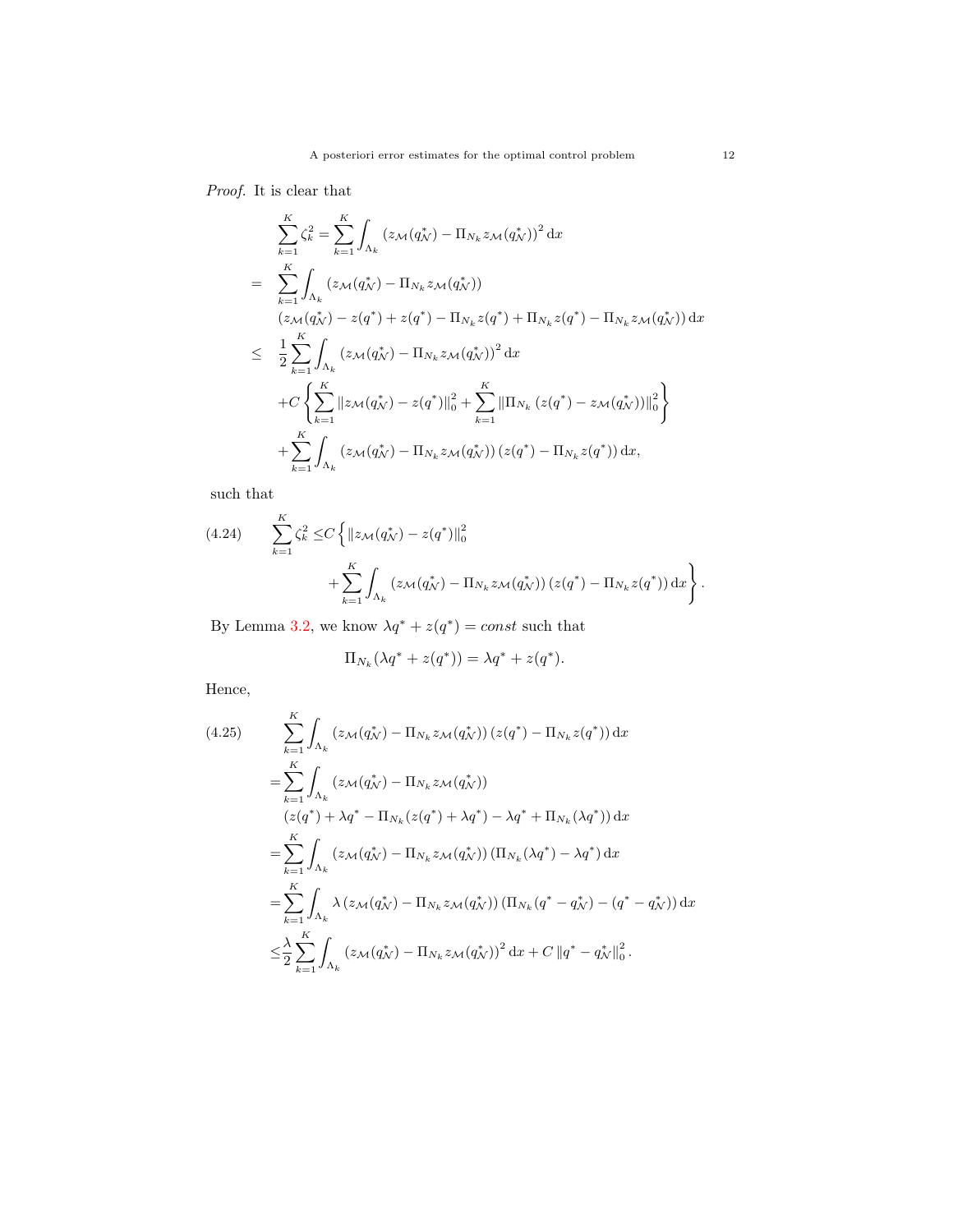Therefore, by combining  $(4.24)$  $(4.24)$  and  $(4.25)$  we obtain

$$
\sum_{k=1}^K \zeta_k^2 \lesssim \|q^* - q^*_\mathcal{N}\|_0^2 + \|z(q^*) - z_\mathcal{M}(q^*_\mathcal{N})\|_0^2.
$$

The proof of Lemma  $4.4$  is completed.  $\Box$ 

**Lemma 4.5.** *Let q ∗ be the solution of the continuous optimal control problem*  $(2.8), u(q^*)$  $(2.8), u(q^*)$  and  $z(q^*)$  be the corresponding state and adjoint state, respectively. *Let, moreover,*  $q_N^*$  *be the solution of the discrete optimal control problem*  $(2.14)$  $(2.14)$  $(2.14)$ *with the corresponding discrete state*  $u_{\mathcal{M}}(q_{\mathcal{N}}^{*})$  *and adjoint state*  $z_{\mathcal{M}}(q_{\mathcal{N}}^{*})$ *. Then we have*

<span id="page-13-1"></span>(4.26)  
\n
$$
\xi^2 \lesssim ||z(q^*) - z_{\mathcal{M}}(q^*_{\mathcal{N}})||_1^2 + ||u(q^*) - u_{\mathcal{M}}(q^*_{\mathcal{N}})||_1^2 + \sum_{\mathcal{M}}^{K}
$$

*where*  $\xi$  *is defined by* [\(4.2\)](#page-6-1)*.* 

*Proof.* Let  $r_k = \left( (z_{\mathcal{M}}^{(k)}(q_{\mathcal{N}}^*))'' + u_{\mathcal{M}}^{(k)}(q_{\mathcal{N}}^*) - \bar{u}_{M_k}^{(k)} \right)$ *M<sup>k</sup>*  $\left( w_k, a_{\Lambda_k}(\cdot, \cdot) \right)$  be the restriction of  $a(\cdot, \cdot)$  upon  $\Lambda_k$ , then we have

*k*=1

4  $M_k(M_k + 1)$   $\left\| \bar{u} - \bar{u}^{(k)}_{M_k} \right\|$ 

 2  $_{0,w_{k}}$ <sup>,</sup>

<span id="page-13-0"></span>
$$
(4.27) \qquad \left\| r_{k} \frac{1}{\sqrt{w_{k}}} \right\|_{0, \Lambda_{k}}^{2} = \int_{\Lambda_{k}} r_{k}^{2} \frac{1}{w_{k}} dx
$$
\n
$$
= \int_{\Lambda_{k}} ((z_{\mathcal{M}}(q_{\mathcal{N}}^{*}))'' + u_{\mathcal{M}}(q_{\mathcal{N}}^{*}) - \bar{u}_{M_{k}}) r_{k} dx
$$
\n
$$
= - \int_{\Lambda_{k}} (z_{\mathcal{M}}(q_{\mathcal{N}}^{*}))' r_{k}' dx + \int_{\Lambda_{k}} (u(q^{*}) - \bar{u}) r_{k} dx + \int_{\Lambda_{k}} (\bar{u} - \bar{u}_{M_{k}}) r_{k} dx
$$
\n
$$
+ \int_{\Lambda_{k}} (u_{\mathcal{M}}(q_{\mathcal{N}}^{*}) - u(q^{*})) r_{k} dx
$$
\n
$$
= a_{\Lambda_{k}}(r_{k}, z(q^{*}) - z_{\mathcal{M}}(q_{\mathcal{N}}^{*})) + \int_{\Lambda_{k}} (\bar{u} - \bar{u}_{M_{k}}) w_{k} \frac{r_{k}}{w_{k}} dx
$$
\n
$$
+ \int_{\Lambda_{k}} (u_{\mathcal{M}}(q_{\mathcal{N}}^{*}) - u(q^{*})) r_{k} dx
$$
\n
$$
\lesssim ||z(q^{*}) - z_{\mathcal{M}}(q_{\mathcal{N}}^{*})||_{1, \Lambda_{k}} ||r_{k}||_{1, \Lambda_{k}} + ||u(q^{*}) - u_{\mathcal{M}}(q_{\mathcal{N}}^{*})||_{1, \Lambda_{k}} ||r_{k}||_{1, \Lambda_{k}}
$$
\n
$$
+ ||\bar{u} - \bar{u}_{M_{k}}||_{0, w_{k}} ||r_{k} \frac{1}{\sqrt{w_{k}}} ||_{0, \Lambda_{k}}.
$$

13 Ye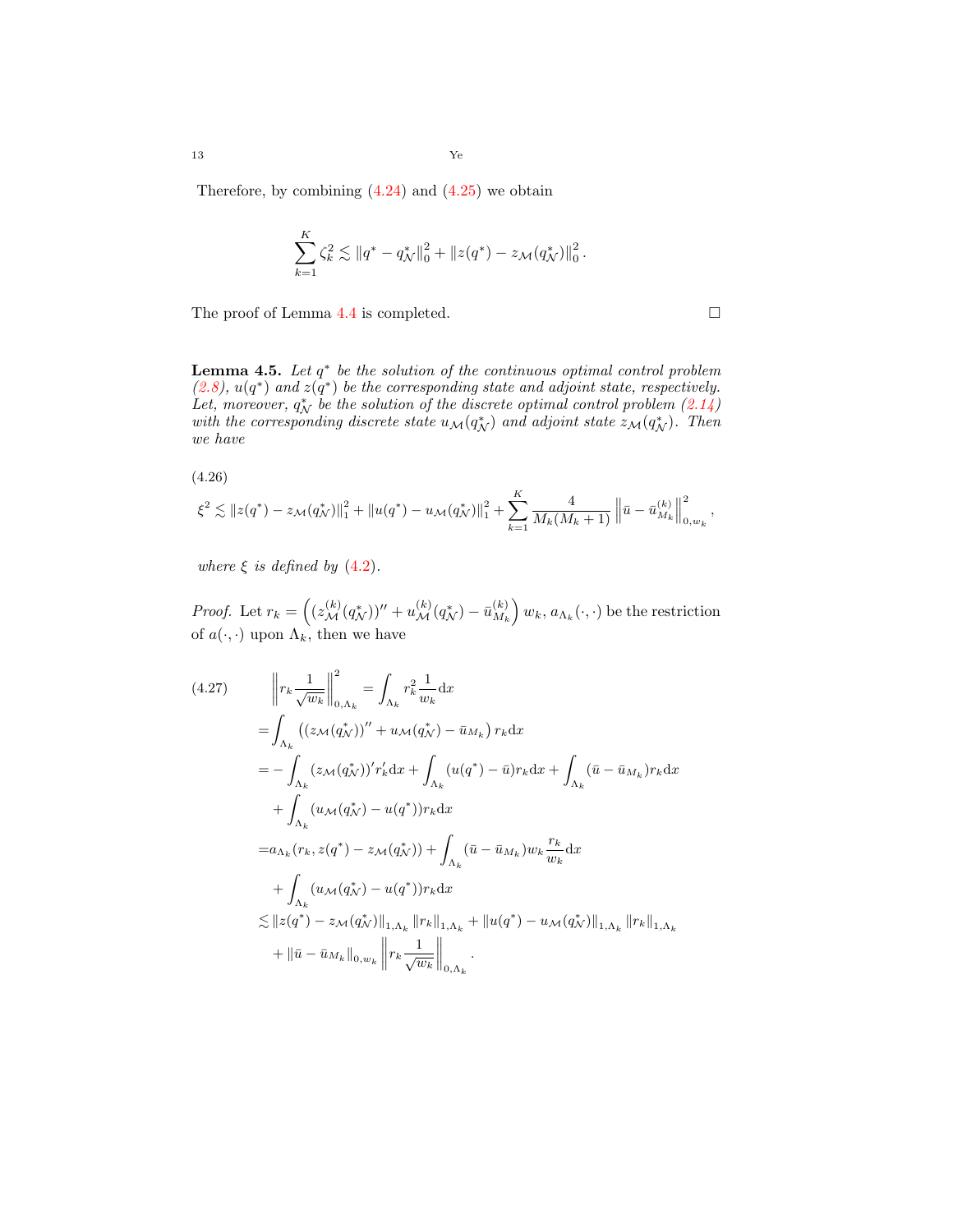Now we compute  $||r_k||_1$ . Denote  $s_k = (z_{\mathcal{M}}^{(k)}(q_{\mathcal{N}}^*))'' + u_{\mathcal{M}}^{(k)}(q_{\mathcal{N}}^*) - \bar{u}_{M_k}^{(k)}$  $\binom{k}{M_k}$ . We observe that

(4.28) 
$$
||r_{k}||_{1,\Lambda_{k}}^{2} = ||r_{k}||_{0,\Lambda_{k}}^{2} + ||r_{k}'||_{1,\Lambda_{k}}^{2}
$$

$$
= \int_{\Lambda_{k}} s_{k}^{2} w_{k}^{2} dx + \int_{\Lambda_{k}} (s_{k}' w_{k} + s_{k} w_{k}')^{2} dx
$$

$$
\leq \frac{h_{k}^{2}}{4} \int_{\Lambda_{k}} s_{k}^{2} w_{k} dx + 2 \int_{\Lambda_{k}} (s_{k}')^{2} w_{k}^{2} dx + 2h_{k}^{2} \int_{\Lambda_{k}} s_{k}^{2} dx.
$$

We now invoke that the inverse inequalities  $(3.2)$  $(3.2)$  $(3.2)$  and  $(3.3)$  on the reference interval hold for all polynomials  $r \in P_N$ . Translating these inequalities on the element  $\Lambda_k$  via the affine mapping  $F_k$  defined by  $(2.12)$  $(2.12)$ , we get

$$
\int_{\Lambda_k} (r'_k)^2 w_k^2 \mathrm{d}x \le c M_k^2 \int_{\Lambda_k} r_k^2 w_k \mathrm{d}x,
$$

$$
\int_{\Lambda_k} r_k^2 \mathrm{d}x \le C M_k^2 h_k^{-2} \int_{\Lambda_k} r_k^2 w_k \mathrm{d}x,
$$

whence,

$$
||r_k||_{1,\Lambda_k}^2 \leq \frac{h_k^2}{4} \int_{\Lambda_k} s_k^2 w_k \, dx + 2cM_k^2 \int_{\Lambda_k} s_k^2 w_k \, dx + 2Ch_k^2 M_k^2 h_k^{-2} \int_{\Lambda_k} s_k^2 w_k \, dx
$$
  

$$
\lesssim M_k^2 \int_{\Lambda_k} s_k^2 w_k \, dx,
$$

which implies

<span id="page-14-0"></span>(4.29) 
$$
\|r_k\|_{1,\Lambda_k} \lesssim M_k \|s_k \sqrt{w_k}\|_{0,\Lambda_k} = M_k \left\| r_k \frac{1}{\sqrt{w_k}} \right\|_{0,\Lambda_k}.
$$

Now combining  $(4.27)$  $(4.27)$  $(4.27)$  and  $(4.29)$  $(4.29)$  we obtain

$$
\begin{aligned}\n&\left\| r_k \frac{1}{\sqrt{w_k}} \right\|_{0,\Lambda_k} \\
&\lesssim & M_k \left\| z(q^*) - z_{\mathcal{M}}(q^*_{\mathcal{N}}) \right\|_{1,\Lambda_k} + M_k \left\| u(q^*) - u_{\mathcal{M}}(q^*_{\mathcal{N}}) \right\|_{1,\Lambda_k} + \left\| \bar{u} - \bar{u}_{M_k} \right\|_{0,w_k}.\n\end{aligned}
$$

As a result, we get

$$
\xi_{k}^{2} = \frac{1}{M_{k}(M_{k}+1)} \left\| r_{k} \frac{1}{\sqrt{w_{k}}} \right\|_{0,\Lambda_{k}}^{2}
$$
  
\n
$$
\lesssim \left\| z(q^{*}) - z_{\mathcal{M}}(q_{\mathcal{N}}^{*}) \right\|_{1,\Lambda_{k}}^{2} + \left\| u(q^{*}) - u_{\mathcal{M}}(q_{\mathcal{N}}^{*}) \right\|_{1,\Lambda_{k}}^{2}
$$
  
\n
$$
+ \frac{3}{M_{k}(M_{k}+1)} \left\| \bar{u} - \bar{u}_{M_{k}}^{(k)} \right\|_{0,w_{k}}^{2},
$$

which leads to  $(4.26)$  $(4.26)$  $(4.26)$ .

Similarly, we can have the following estimation for *η.*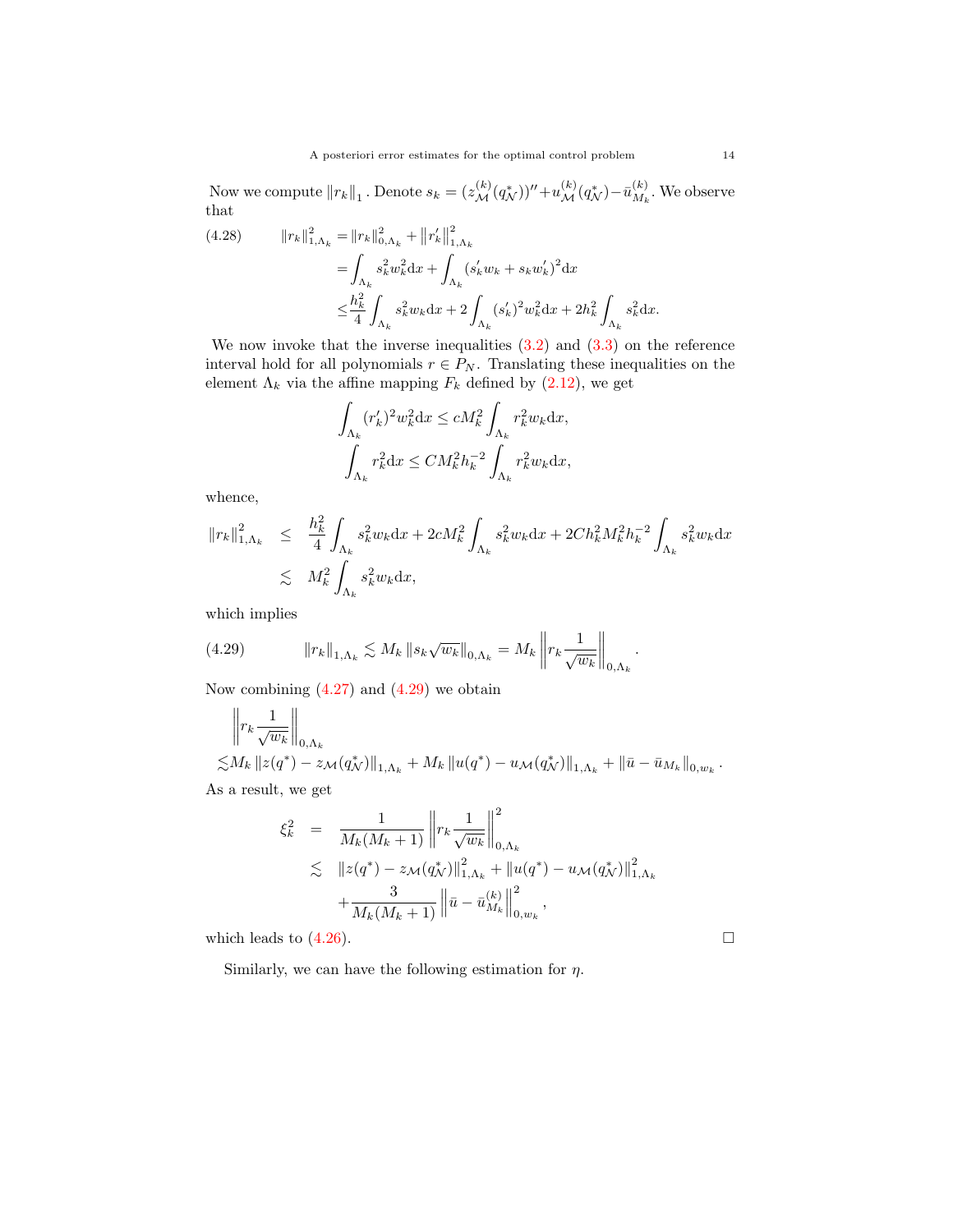<span id="page-15-1"></span>**Lemma 4.6.** *Let q ∗ be the solution of the continuous optimal control problem*  $(2.8), u(q^*)$  $(2.8), u(q^*)$  and  $z(q^*)$  be the corresponding state and adjoint state, respectively. *Let, moreover,*  $q_N^*$  *be the solution of the discrete optimal control problem*  $(2.14)$  $(2.14)$  $(2.14)$ *with the corresponding discrete state*  $u_{\mathcal{M}}(q_{\mathcal{N}}^{*})$  *and adjoint state*  $z_{\mathcal{M}}(q_{\mathcal{N}}^{*})$ *. Then it holds that*

*,*

$$
\eta^2 \lesssim \|u(q^*) - u_{\mathcal{M}}(q^*_{\mathcal{N}})\|_1^2 + \|q^* - q^*_{\mathcal{N}}\|_0^2 + \sum_{k=1}^K \frac{4}{M_k(M_k+1)} \|f - f_{M_k}^{(k)}\|_{0,w_k}^2
$$

*where*  $\eta$  *is defined by* [\(4.3\)](#page-6-1).

Summing up, we can immediately arrive at the main result of this subsection by combining the foregoing results Lemmas [4.4](#page-11-2)-[4.6](#page-15-1) into the following theorem.

<span id="page-15-2"></span>**Theorem 4.7.** *Let q ∗ be the solution of the continuous optimal control problem*  $(2.8), u(q^*)$  $(2.8), u(q^*)$  and  $z(q^*)$  be the corresponding state and adjoint state respectively. *Let, moreover,*  $q_N^*$  *be the solution of the discrete optimal control problem*  $(2.14)$  $(2.14)$  $(2.14)$ *with the corresponding discrete state*  $u_{\mathcal{M}}(q_{\mathcal{N}}^{*})$  *and adjoint state*  $z_{\mathcal{M}}(q_{\mathcal{N}}^{*})$ *. Then we have*

 $\zeta^2 + \xi^2 + \eta^2 \lesssim ||q^* - q^*_{\mathcal{N}}||_0^2 + ||u(q^*) - u_{\mathcal{M}}(q^*_{\mathcal{N}})||_1^2 + ||z(q^*) - z_{\mathcal{M}}(q^*_{\mathcal{N}})||_1^2 + \epsilon_1^2 + \epsilon_2^2,$ *where ζ, ξ, η are defined by* [\(4.1\)](#page-6-1)*-*[\(4.3\)](#page-6-1)*, and*

$$
\epsilon_1^2 = \sum_{k=1}^K \frac{4}{M_k (M_k + 1)} \| \bar{u}^{(k)} - \bar{u}_{M_k}^{(k)} \|_{0, w_k}^2,
$$
  

$$
\epsilon_2^2 = \sum_{k=1}^K \frac{4}{M_k (M_k + 1)} \| f^{(k)} - f_{M_k}^{(k)} \|_{0, w_k}^2.
$$

**Remark 4.8.** It follows from Theorems [4.3](#page-10-4) and [4.7](#page-15-2) that the estimators defined in  $(4.1)-(4.3)$  $(4.1)-(4.3)$  $(4.1)-(4.3)$  are in fact equivalent in the sense that there are two constants  $c, C > 0$  such that

$$
c(\zeta^2 + \xi^2 + \eta^2) - c(\epsilon_1^2 + \epsilon_2^2)
$$
  
\n
$$
\leq ||q^* - q^*_{\mathcal{N}}||_0^2 + ||u(q^*) - u_{\mathcal{M}}(q^*_{\mathcal{N}})||_1^2 + ||z(q^*) - z_{\mathcal{M}}(q^*_{\mathcal{N}})||_1^2
$$
  
\n
$$
\leq C(\zeta^2 + \xi^2 + \eta^2)
$$

<span id="page-15-0"></span>where  $\epsilon_1$  and  $\epsilon_2$  are defined in Theorem [4.7](#page-15-2), which are all higher order terms.

#### 5. **Numerical results**

In this section, we carry out some numerical experiments to demonstrate the error estimators developed in Section [4](#page-6-0). In all our calculations, the control, state and adjoint state are all approximated by the piecewise polynomials of degree *N*. Let  $\lambda = 1$ , we consider problem ([2.7](#page-3-3)) on  $\Lambda = (-1, 1)$  with the exact solutions:

$$
u(q^*) = \pi^2 \sin \pi x, \ z(q^*) = \sin \pi x, \ q^* = -\sin \pi x.
$$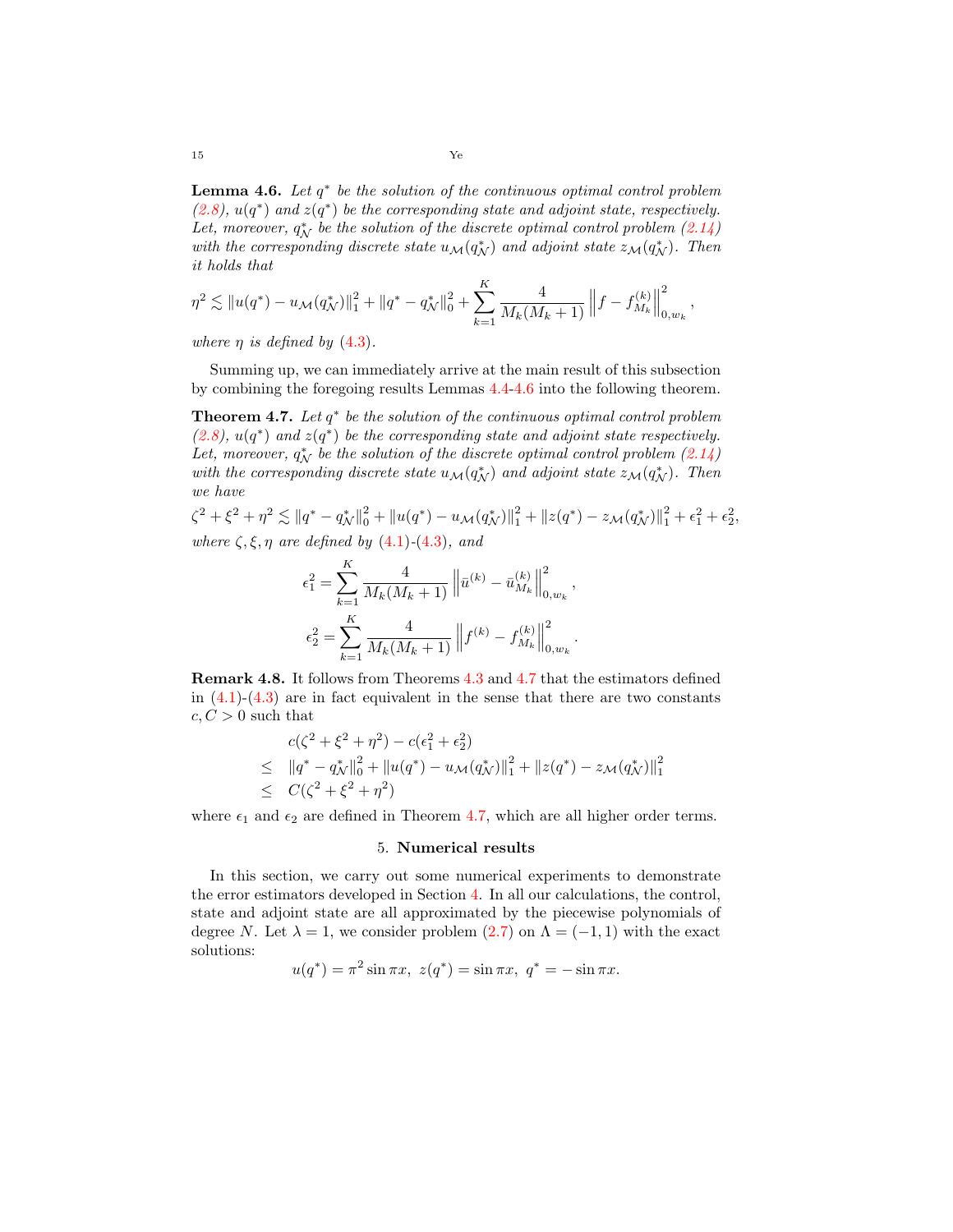The main purpose is to validate the a posteriori error estimators. This is done by comparing the error indicator

$$
\mathcal{E} := \zeta + \xi + \eta
$$

with  $\zeta, \xi, \eta$  defined in ([4.1\)](#page-6-1)-([4.3\)](#page-6-1), and the true error of the numerical solution measured by:

$$
e := \|q^* - q^*_{\mathcal{N}}\|_0 + \|u(q^*) - u_{\mathcal{M}}(q^*_{\mathcal{N}})\|_1 + \|z(q^*) - z_{\mathcal{M}}(q^*_{\mathcal{N}})\|_1.
$$

On a fixed mesh with 4 elements, we study these two errors in Table [1.](#page-16-0) It is shown that the error of the spectral element method between the numerical and exact solutions has the same order of accuracy as the a posteriori error indicators, which coincide with the predicted theoretical results.

<span id="page-16-0"></span>Table 1. The true error and the posteriori error estimators for varying *N*.

|  |  | $4.3091E-3$   $1.0661E-5$   $1.7327E-8$   $1.9537E-11$   $2.6331E-13$ |  |
|--|--|-----------------------------------------------------------------------|--|
|  |  | $4.5289E-3$   $1.1109E-5$   $1.7681E-8$   $1.9723E-11$   $2.6444E-13$ |  |

### 6. **Concluding remarks**

In this paper, we discussed a posteriori error estimates of the spectral element method for a distributed convex optimal control problem governed by the two-point boundary value problem. It is shown that a posteriori error estimators derived in this paper provide both upper and lower bounds for the approximation errors, and such a posteriori error estimators is sharp.

There are many important issues that still need to be addressed. First, studies for more complicated control problems and constraint sets are needed. Secondly, a posteriori error analysis for high order methods, such as the spectral method and the spectral element method in two or higher dimensional optimal contro problem is needed. Thirdly, many computational issues have to be addressed. For example, adaptive strategy should be investigated for efficiently implementing adaptive spectral element method for optimal control problems.

### **Acknowledgments**

The research was partially supported by the Science Foundation of Jimei University, China (Grant No. ZQ2013005 and ZC2013021), Foundation (Class B) of Fujian Educational Committee(Grant No. JB13138), Natural Science Foundation and the Higher College Special Project of Scientific Research of Fujian Province, China (Grant No. 2012J01013 and JK2012025). The author would like to thank Prof. Chuanju Xu for insightful discussions.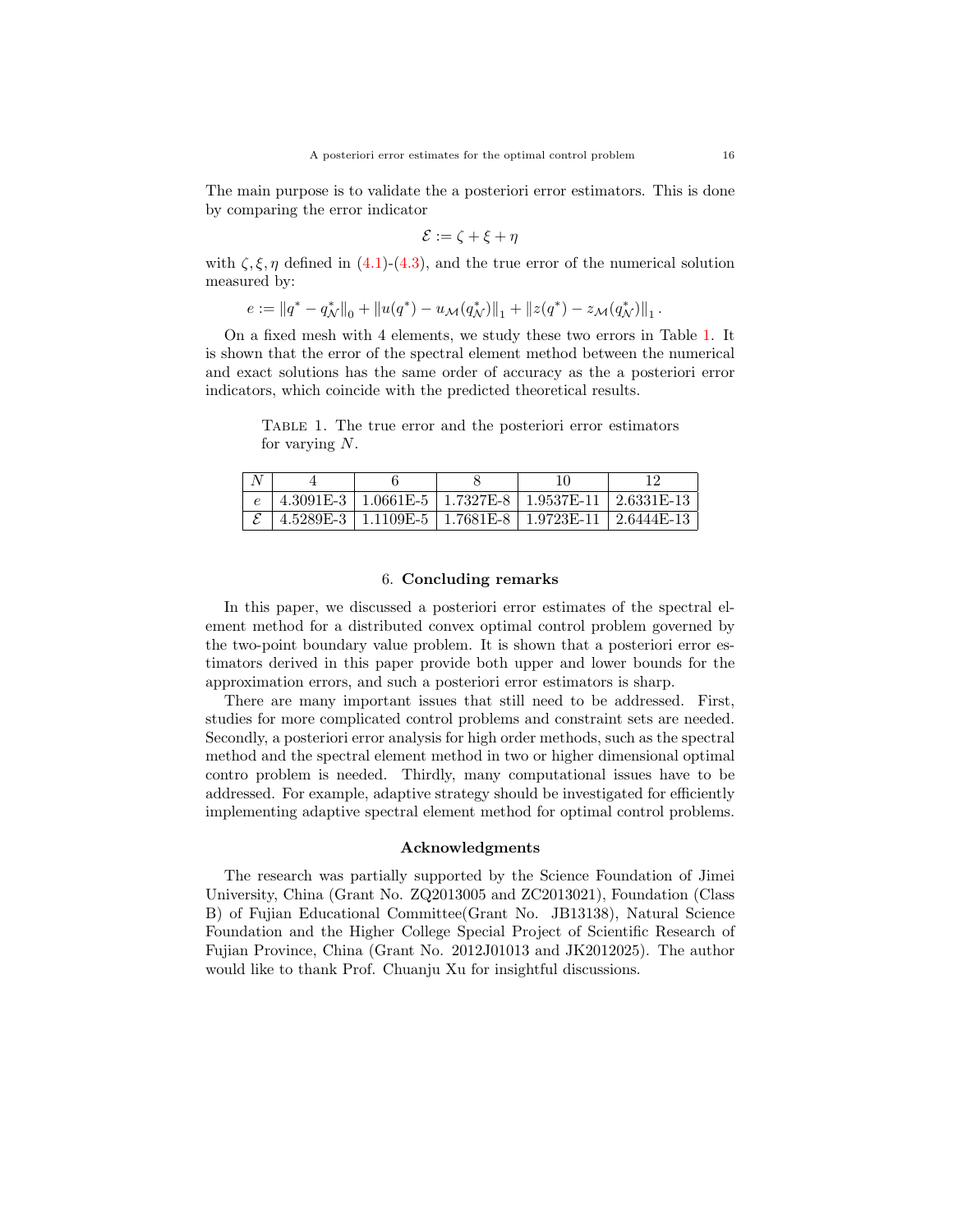#### **REFERENCES**

- <span id="page-17-2"></span>[1] M. Ainsworth and J. T. Oden, A posteriori error estimation in finite element analysis, *Comput. Methods Appl. Mech. Engrg.* **142** (1997), no. 1-2, 1–88.
- <span id="page-17-0"></span>[2] I. Babuška and W. C. Rheinboldt, A posteriori error estimates for the finite element method, *Internat. J. Numer. Methods Engrg.* **12**, no. 10, 1597–1615, 1978.
- <span id="page-17-1"></span>I. Babuška and W. C. Rheinboldt, Error estimates for adaptive finite element computations, *SIAM J. Numer. Anal.* **15** (1978), no. 4, 736–754.
- <span id="page-17-3"></span>[4] I. Babuška and T. Strouboulis, The Finite Element Method and its Reliability, The Clarendon Press, Oxford University Press, New York, 2001.
- <span id="page-17-4"></span>[5] I. Babuška and G. N. Gatica, A residual-based a posteriori error estimator for the Stokes-Darcy coupled problem, *SIAM J. Numer. Anal.* **48** (2010), no. 2, 498–523.
- <span id="page-17-7"></span>[6] R. Becker, H. Kapp and R. Rannacher, Adaptive finite element methods for optimal control of partial differential equations: Basic concept, *SIAM J. Control Optim.* **39** (2000), no. 1, 113–132.
- <span id="page-17-18"></span>[7] C. Bernardi and Y. Maday, Spectral Methods, Handbook of Numerical Analysis, 209– 485, Handb. Numer. Anal., V, North-Holland, Amsterdam, 1997.
- <span id="page-17-19"></span>C. Bernardi, N. Fiétier and G. R. Owens, An error indicator for mortar element solutions to the Stokes problem, *IMA J. Numer. Anal.* (2001), no. 4, 857–886.
- <span id="page-17-15"></span>C. Bernardi, Indicateurs d'erreur en *h*-*N* version des éléments spectraux, *RAIRO Modél. Math. Anal. Num´er* **30** (1996), no. 1, 1–38.
- <span id="page-17-20"></span>[10] C. Canuto, M. Y. Hussaini, A. Quarteroni and T. A. Zang, Spectral methods. Fundamentals in single domains. Scientific Computation, Springer-Verlag, Berlin, 2006.
- <span id="page-17-11"></span>[11] Y. Chen, N. Yi and W. Liu, A Legendre-Galerkin spectral method for optimal control problems governed by elliptic equations, *SIAM J. Numer. Anal.* **46** (2008), no. 5, 2254– 2275.
- <span id="page-17-12"></span>[12] Y. P. Chen, F. L. Huang, N. Y. Yi and W. B. Liu, A Legendre-Galerkin spectral method for optimal control problems governed by Stokes Equations, *SIAM J. Numer. Anal.* **49** (2011), no. 4, 1625–1648.
- <span id="page-17-13"></span>[13] Y. P. Chen and Y. J. Lin, A posteriori error estimates for *hp* finite element solutions of convex optimal control problems, *J. Comput. Appl. Math.* **235** (2011), no. 12, 3435– 3454.
- <span id="page-17-5"></span>[14] Q. Du, L. Ju, L. Tian and K. Zhou, A posteriori error analysis of finite element method for linear nonlocal diffusion and peridynamic models, *Math. Comp.* **82** (2013), no. 284, 1889–1922.
- <span id="page-17-17"></span>[15] L. Ge, W. Liu and D. Yang, Adaptive finite element approximation for a constrained optimal control problem via multi-meshes, *J. Sci. Comput.* **41** (2009), no. 2, 238–255.
- <span id="page-17-10"></span>[16] R. Ghanem and H. Sissaoui, A posteriori error estimate by a spectral method of an elliptic optimal control problem, *J. Comput. Math. Optim.* **2** (2006), no. 2, 111–125.
- <span id="page-17-14"></span>[17] W. Gong, W. B. Liu and N. N. Yan, A posteriori error estimates of *hp*-FEM for optimal control problems, *Int. J. Numer. Anal. Model.* **8** (2011), no. 1, 48–69.
- <span id="page-17-6"></span>[18] B. Guo, Recent progress on a-posteriori error analysis for the *p* and *h*-*p* finite element methods, *Contemporary Mathematics* **383** (2005) 47–62.
- <span id="page-17-8"></span>[19] K. Kohls, A. Rösch and K. G. Siebert, A posteriori error analysis of optimal control problems with control constraints, *SIAM J. Control Optim.* **52** (2014), no. 3, 1832– 1861.
- <span id="page-17-16"></span>[20] J. L. Lions, Optimal Control of Systems Governed by Partial Differential Equations, Springer-Verlag, New York-Berlin, 1971.
- <span id="page-17-9"></span>[21] R. Li, W. Liu, H. Ma and T. Tang, Adaptive finite element approximation for distributed elliptic optimal control problems, *SIAM J. Control Optim.*, **41** (2002), no. 5, 1321–1349.